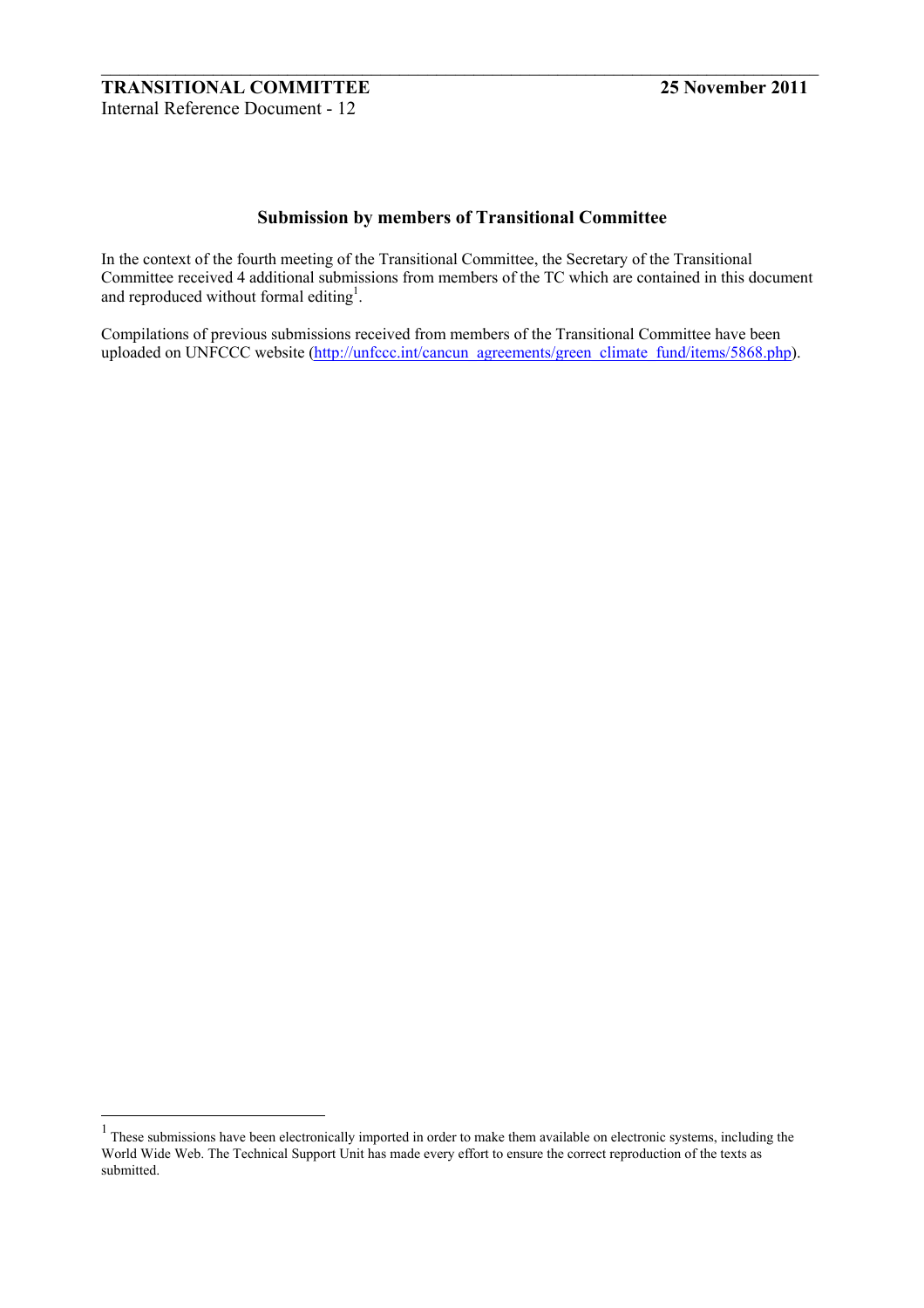**Page** 

# **Table of Contents**

| 1. Submission by Mr. Omar El Arini (Egypt) on behalf of the TC members from<br>Burkina Faso, China, Democratic Republic of Congo, Egypt, El Salvador, India, Morocco, Nicaragua, |  |
|----------------------------------------------------------------------------------------------------------------------------------------------------------------------------------|--|
|                                                                                                                                                                                  |  |
|                                                                                                                                                                                  |  |
|                                                                                                                                                                                  |  |

 $\_$  , and the contribution of the contribution of  $\mathcal{L}_\mathcal{A}$  , and the contribution of  $\mathcal{L}_\mathcal{A}$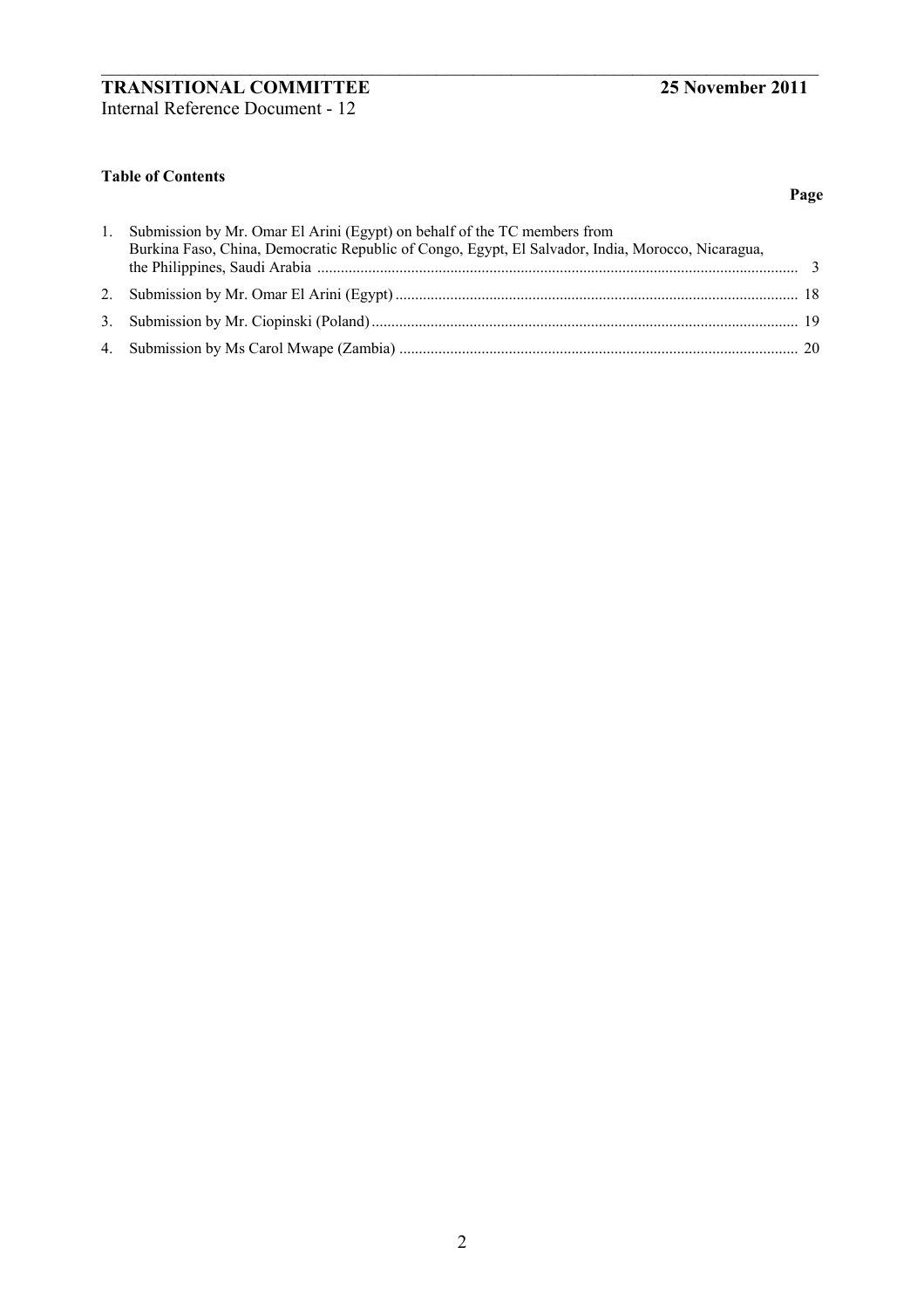# **1. Submission by Mr. Omar El Arini (Egypt) on behalf of the TC members from Burkina Faso, China, Democratic Republic of Congo, Egypt, El Salvador, India, Morocco, Nicaragua, the Philippines, Saudi Arabia**

 $\_$  , and the contribution of the contribution of  $\mathcal{L}_\mathcal{A}$  , and the contribution of  $\mathcal{L}_\mathcal{A}$ 

18 November 2011

The Co Chairs and the Secretariat Transition Committee for Green Climate Fund

Dear Sirs

We would like to submit the attached document with our proposals to amend the Annex of the draft TC report, as our constructive contribution to the process.

Suggested deletions of text are denoted by strking out of the words, and suggested additions to text are printed in bold. Explanatory notes are provided in some cases.

We request that you take our proposed changes into account when preparing new drafts.

This document is submitted on behalf of the members from the following countries: Egypt, China, India, Nicaragua, the Philippines, El Salvador, Democratic Republic of Congo, Morocco, Burkina Faso, Saudi Arabia.

Thank you.

Yours sincerely

Omar El Arini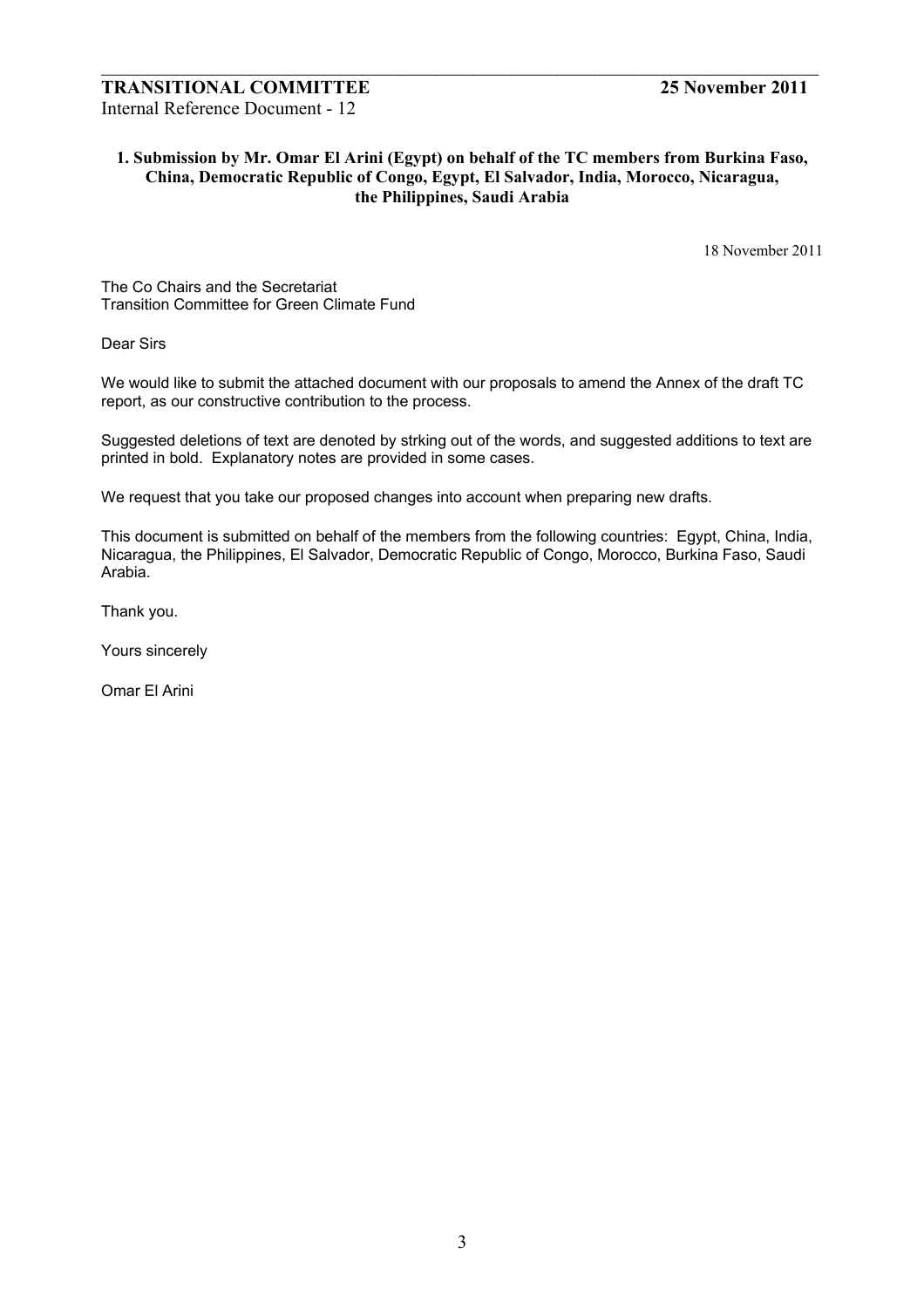# **TRANSITIONAL COMMITTEE 25 November 2011**

Internal Reference Document - 12

#### **Latest Proposed Changes to Co Chairs Text --- changes are in bold**

#### **Annex**

### **Draft governing instrument for the Green Climate Fund**

The Green Climate Fund (hereinafter the Fund), is hereby established **in accordance with Decision 1/CP16 paragraph 102, and** will operate in accordance with the following provisions:

 $\_$  , and the contribution of the contribution of  $\mathcal{L}_\mathcal{A}$  , and the contribution of  $\mathcal{L}_\mathcal{A}$ 

#### **1. Objectives and guiding principles**

1. The Fund will contribute to the objective of the United Nations Framework Convention on Climate Change (UNFCCC), and to a **further** shift to**wards** sustainable, low-emission and climate-resilient development pathways **sustainable development** by providing support to developing countries **for adaptation and mitigation activities** to adapt to the impacts of climate change and limit or reduce their greenhouse gas emissions. To this end, and to enhance the implementation of the Convention, the Fund will channel new, additional and predictable **and adequate** financial resources **from developed** to developing countries and will leverage additional public and private finance

Deletion in the first line is proposed as to "low-emission and climate-resilient development **pathwaysî. This phrase is not in the Cancun decision. Paragraph 6 of the Cancun decision refers to ìlow-carbon development strategyî while para 65 of the decision refers to ìlow-carbon development**  strategies or plans in the context of sustainable development". Section II of the Cancun decision refers to adaptation and in paragraph 14c refers to "enabling environments for adaptation, **including for climate-resilient development and vulnerability reductionî. Therefore, the phrase used under the objective is not consistent with the Cancun decision by introducing new notions which have not been agreed to. Throughout the document, consistency with the Cancun decision and**  the Convention and the Bali Action Plan must be maintained in the use of phrases. *Adequate* **finance is also in the Convention and in Cancun decision (para 97) and should not be missed out here.** 

**Deletion in the second line is proposed as it appears that the Fund will leverage additional public and private finance. This is contrary to the Cancun decision paragraphs 97 and 98 which requires developed countries to mobilize the resources.** 

**ìLeveragingî is a new term not in the TOR, and should not be included, especially not in Objectives. Leveraging private finance should not be an objective of the Fund. In addition, paragraph 98 of the Cancun decision refers to the mobilizing of resources and not leveraging of resources. The paragraph does not indicate where the mobilization of resources will be done and implies mobilization in developing countries too which is contrary to the obligations of the Convention.** 

**Overall---It is better to have a neutral sounding objective with agreed terms such as mitigation and adaptation, and not to introduce concepts and terms etc with loaded meanings and which are not agreed to or not clearly understood.** 

2. The Fund will be guided by the relevant principles and provisions of the Convention, including **in particular** the principle of **equity and** common but differentiated responsibilities and respective capabilities, and by the principles of efficiency and effectiveness, and will operate in a transparent, and accountable, **efficient and effective** manner. The Fund will ensure a country-driven approach and promote and strengthen engagement at the country level through effective involvement of relevant institutions and stakeholders. The Fund will be scalable and flexible, and will be a continuously learning institution guided by processes for monitoring and evaluation. The Fund will achieve a balance between adaptation and mitigation, maximise **promote** environmental, social, economic and development co-benefits and take a gender-sensitive approach.

**NOTE: Efficiency and effectiveness should not be elevated to principles, and efficient and effective can be added to the "manner."**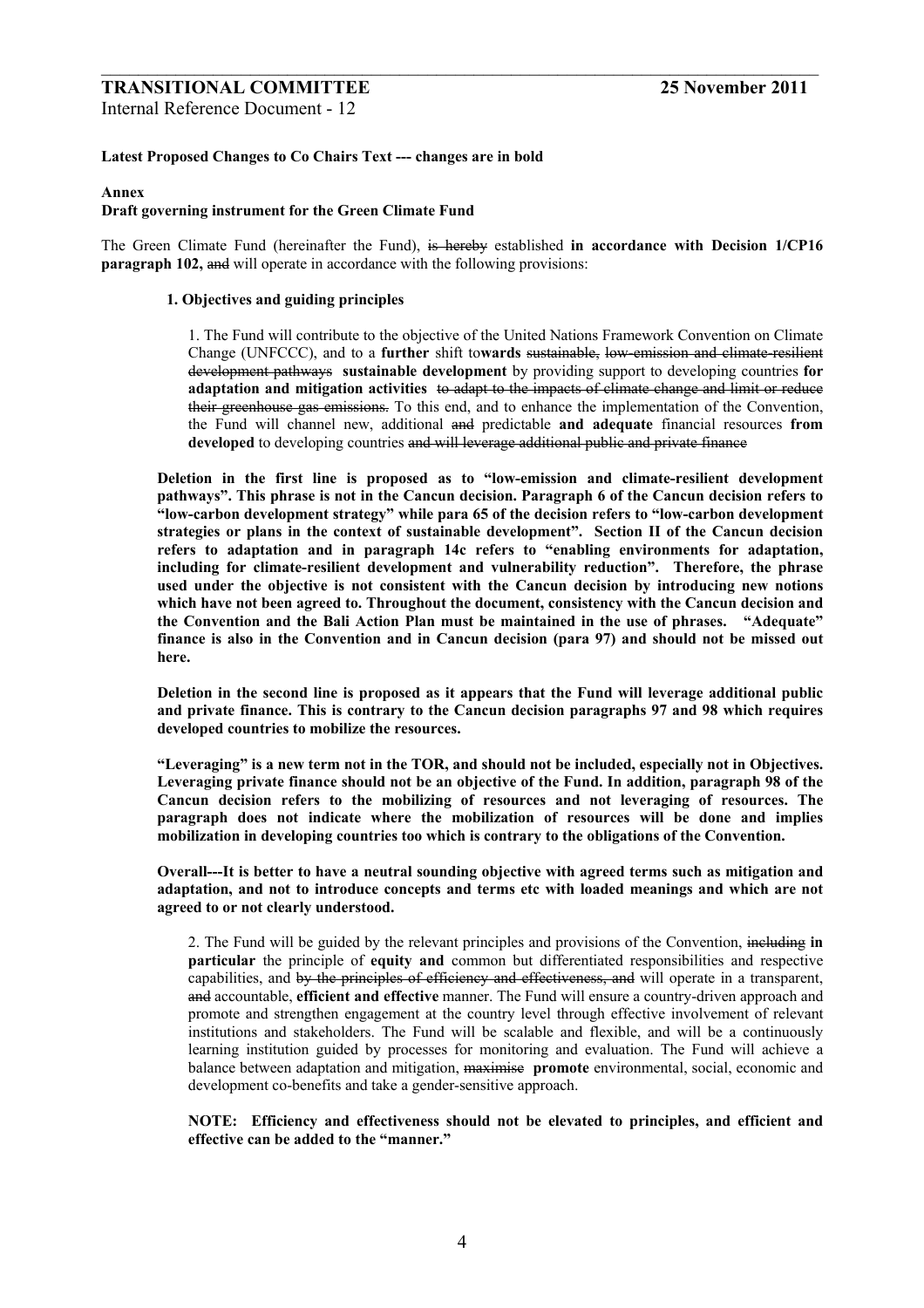# **TRANSITIONAL COMMITTEE 25 November 2011**

Internal Reference Document - 12

#### **2. Governance and institutional arrangements**

#### **2.1 Membership**

3. All Parties to the UNFCCC will be **are** members of the Fund.

#### **2.2 Relationship to the Conference of the Parties**

*How can the different perspectives on the relationship between the COP and the Board be reconciled? In particular:* 

 $\_$  , and the contribution of the contribution of  $\mathcal{L}_\mathcal{A}$  , and the contribution of  $\mathcal{L}_\mathcal{A}$ 

*i. How to organize the reporting by the Board to the COP?*  ii. What are the criteria for nominations of Board members and the selection of the head of *the secretariat? iii. Could the COP commission an independent evaluation of the GCF? iv. How can the relationship between the COP and the GCF be codified? Does the draft text below reflect a possible middle ground between the different perspectives?* 

4. The Fund **is** will be designated as an operating entity of the financial mechanism under Article 11 of the Convention and will be **that is** accountable to and function under the guidance of the Conference of the Parties (COP).

5. The Fund will be **is** governed by a Board that will supervise and manage the Fund, and that will have full responsibility for funding decisions, such as funding and disbursement modalities, **under the guidance of the Conference of Parties, to which the Fund and Board are accountable.** 

 6. Arrangements will be concluded between the COP and the Fund, consistent with **Article 11.3** of the Convention, to ensure that the Fund is accountable to and functions under the guidance of the COP.

7. In order to ensure accountability to the COP, the Board will:

(a) Submit annual reports to the COP for its consideration **and appropriate action**, including on **the Fundís activities, financial operations including revenues and funded activities, annual budget, and** matters related to policies, programme priorities and eligibility criteria and matters related thereto;

- (b) Receive guidance from the COP; and
- (c) Take **appropriate** action in response to the guidance received, as appropriate.

8. The COP may commission an independent evaluation of the overall performance of the Fund.

#### **2.3 Legal status**

*How can the different perspectives on the legal attributes of the GCF be reconciled? In particular:* 

- *i. What kind of legal personality or capacities are required?*
- *ii. How should such legal personality and capacities be conferred in an expeditious manner?*

*Does the draft text below reflect a possible middle ground between the different perspectives?* 

9. The Fund will possess international juridical personality and will enjoy such legal capacity as is necessary for the exercise of its functions and the protection of its interests.

10. The Fund will, **in the territory of the host country,** enjoy such privileges and immunities as are necessary for the fulfilment of its purposes. The officials of the Fund, **as international civil servants,** will similarly also enjoy such privileges and immunities as are necessary for the independent exercise of their official functions in connection with the Fund.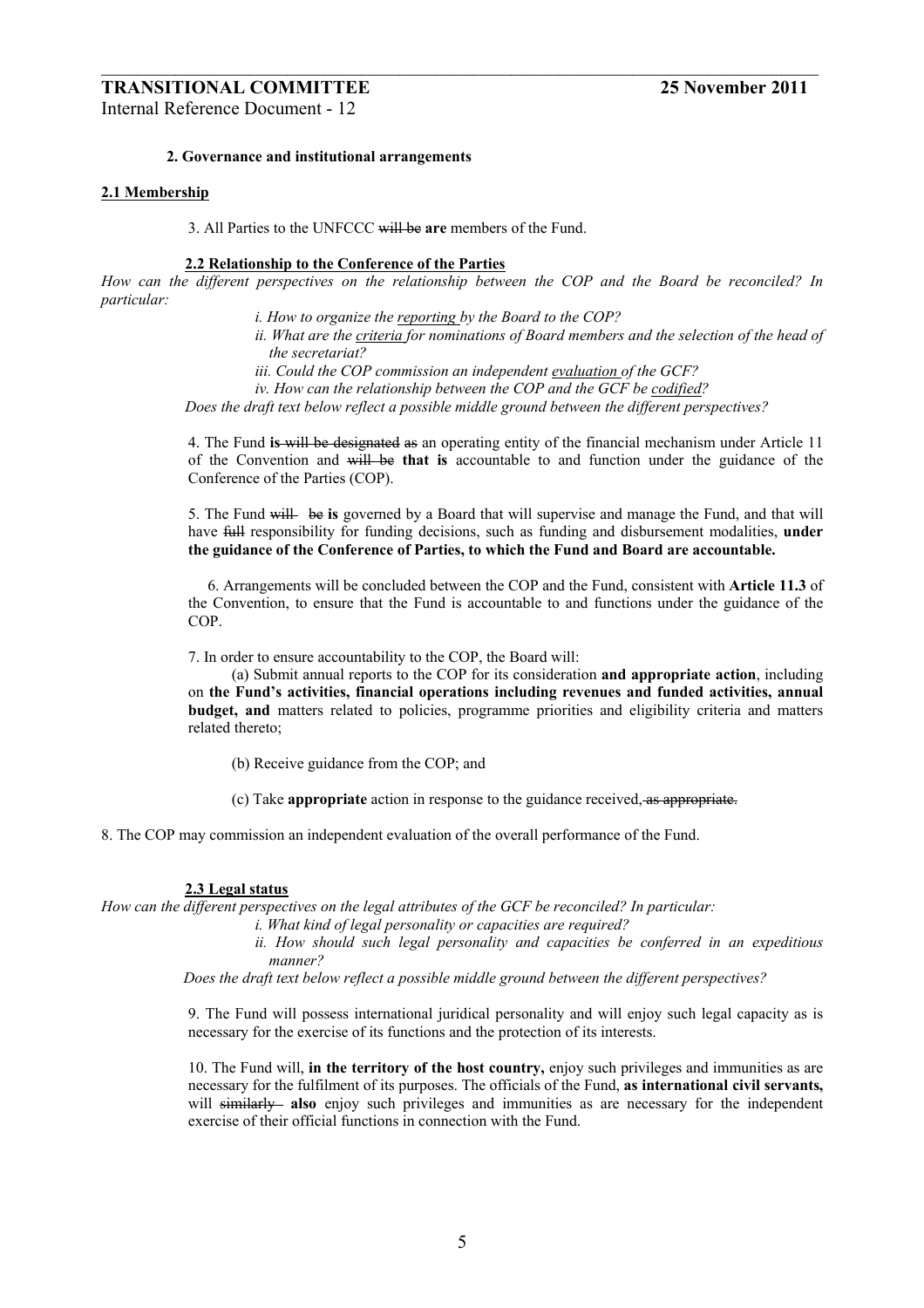11. Each member of the Fund will take such action as is necessary under its national laws for the purpose of making effective paragraphs 9 and 10 above and will inform the Board of the detailed action that it has taken**.** 

Para 10 is mainly from Montreal protocol Multilateral Fund except the term "in the territory of the host **countryî was left out and should be put back. Para 11 should be deleted as it is too ambitious to be mentioned as necessary in the instrument as it takes time to get immunity arrangements in each member.** 

 $\_$  , and the contribution of the contribution of  $\mathcal{L}_\mathcal{A}$  , and the contribution of  $\mathcal{L}_\mathcal{A}$ 

#### **2.4 Rules of procedure of the Board**

#### **A. Composition**

12. The Board will have 24 members, composed of an equal number of members from developing and developed country Parties. Representation from developing country Parties will include representatives of relevant United Nations regional groupings and representatives from small island developing States (SIDS) and the least developed countries (LDCs).

13. Each Board member will have an alternate member; with alternate members entitled to participate in the meetings of the Board only through the principal member, without the right to vote, unless they are serving as the member. During the absence of the member from all or part of a meeting of the Board, his or her alternate will serve as the member.

#### **B. Selection of Board members**

14. The members of the Board and their alternates will be selected by their respective constituency or regional group within a constituency **and be endorsed by the COP.** Members of the Board will be high-ranking and will have the necessary experience and skills, notably in the areas of finance, climate change and development; due consideration will be given to gender balance.

NOTE: Endorsement by COP is needed to put into effect the Fund's accountability to the COP. **The formation of the Board, and the Board itself, should be accountable to the general membership.** 

#### **C. Term of membership**

15. Half of the members, and their alternate members, will serve for an initial term of three years, and half of the members, and their alternate members, will serve for an initial term of two years. Thereafter, all members and alternate members will serve for a term of three years and be eligible to serve for a maximum of two consecutive terms.

**The above proposal is similar to that of the Technology Executive Committee with the only difference being that the duration of membership in the TEC is for 2 years.** 

#### **From 13 countries' proposal:**

**5.9 Members and alternate members shall serve for a term of two years and shall be eligible to serve a maximum of two consecutive terms.** 

#### **D. Chairmanship**

16. **[**Two Co-Chairs of the Board will be elected by the Board members from within their membership to serve for a period of one year, with one being a member from a developed country Party and the other being a member from a developing country Party.]

#### **E. Decision-making**

17. Decisions of the Board will be taken by consensus of the Board members. If all efforts at reaching consensus have been exhausted and no agreement has been reached, decisions will be taken by a twothirds majority of the Board members present and voting, representing a two-thirds majority of Board members from developed country Parties and a two-thirds majority of Board members from developing country Parties.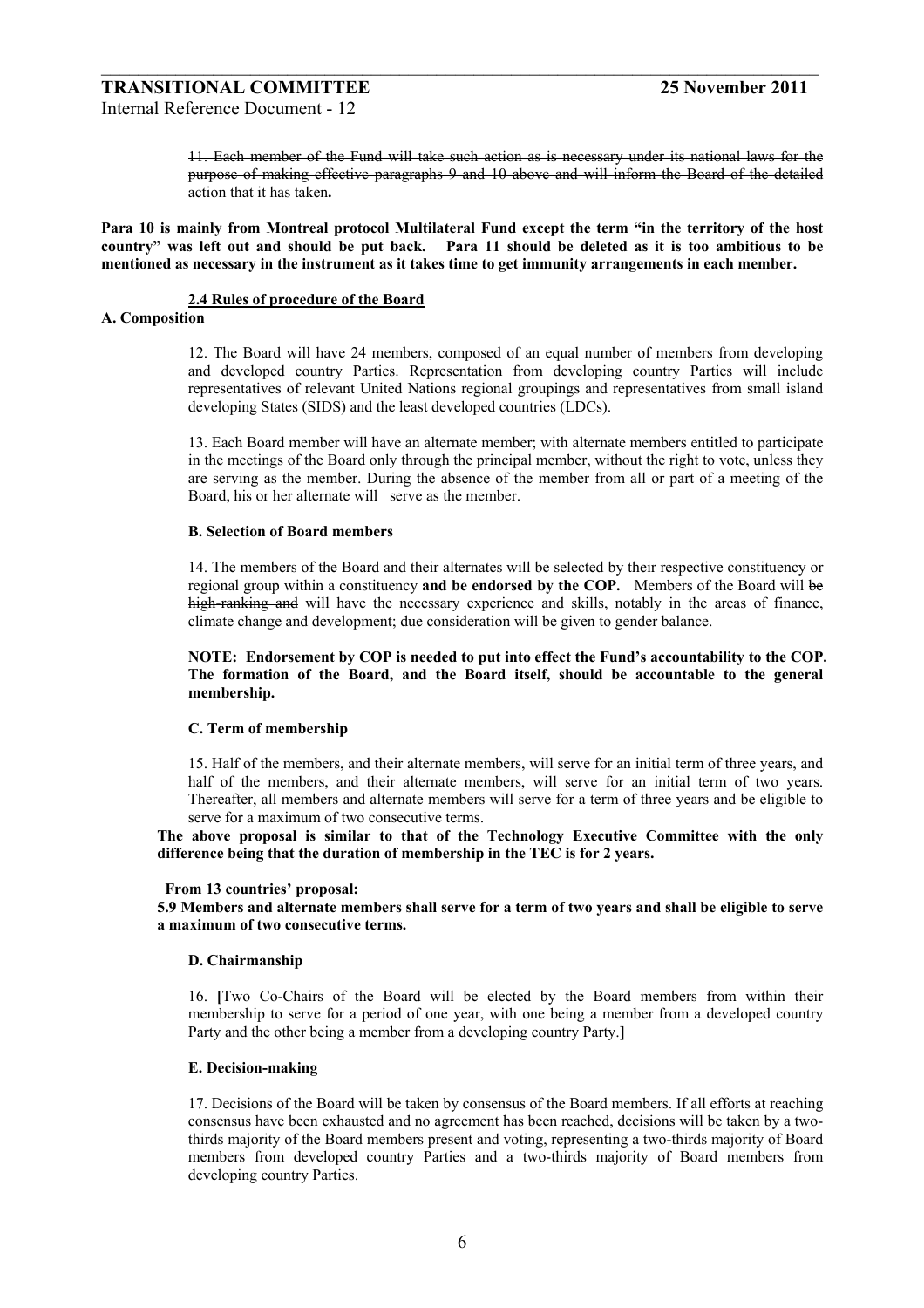#### **F. Quorum**

18. A simple majority of Board members from developed country Parties and a simple majority of Board members from developing country Parties must be present at a meeting to constitute a quorum.

 $\_$  , and the contribution of the contribution of  $\mathcal{L}_\mathcal{A}$  , and the contribution of  $\mathcal{L}_\mathcal{A}$ 

**At least two-thirds of the members of the Committee, representing a two-third majority of members from Parties included in Annex I to the Convention and a two-third majority of members from Parties not included in Annex I to the Convention, must be present to constitute a quorum.** 

**Note: This proposal is from the Technology Executive Committee procedures.** 

#### **G. Role and functions**

19. The Board of the Fund will:

(a) Provide supervision and strategic direction in the management of the Fund;

(b) Oversee the operation of all relevant components of the Fund, including the trustee, secretariat, windows and substructures/facilities, Board sub-committees, implementing entities, and expert, advisory and evaluation panels;

(c) Approve operational modalities, access modalities and funding structures;

(d) Approve specific operational policies and guidelines, including programming, project cycle, administration, and financial management;

(e) Oversee the Fund's replenishment processes;

(f) Approve funding in line with the Fund.s principles, criteria, modalities, policies and programmes;

(g) Develop environmental and social safeguards and fiduciary principles and standards that are internationally accepted;

(h) Develop criteria and application processes for the accreditation of implementing entities of the Fund;

(i) Accredit implementing entities and withdraw such accreditation;

(j) Establish sub-committees and panels and define their terms of reference, as appropriate;

(k) Establish additional thematic windows and/or sub-structures to address specific activities, as appropriate;

(l) Establish a framework for the monitoring and evaluation of performance and the financial accountability of activities supported by the Fund and for financial performance and external audits of the secretariat and of the implementing entities with regard to activities supported by the Fund;

(m) Review and approve the administrative budget of the Fund and arrange for performance reviews and audits;

(n) Appoint the head of the secretariat, the head of the evaluation unit, and the head of all accountability units;

(o) Prepare annual reports to the COP **including** on its activities **and its financial operations and budget**, and receive guidance and take action in response to any guidance from the COP; (**Note: consistent with art 11.3c of Convention to provide funding operations reports)**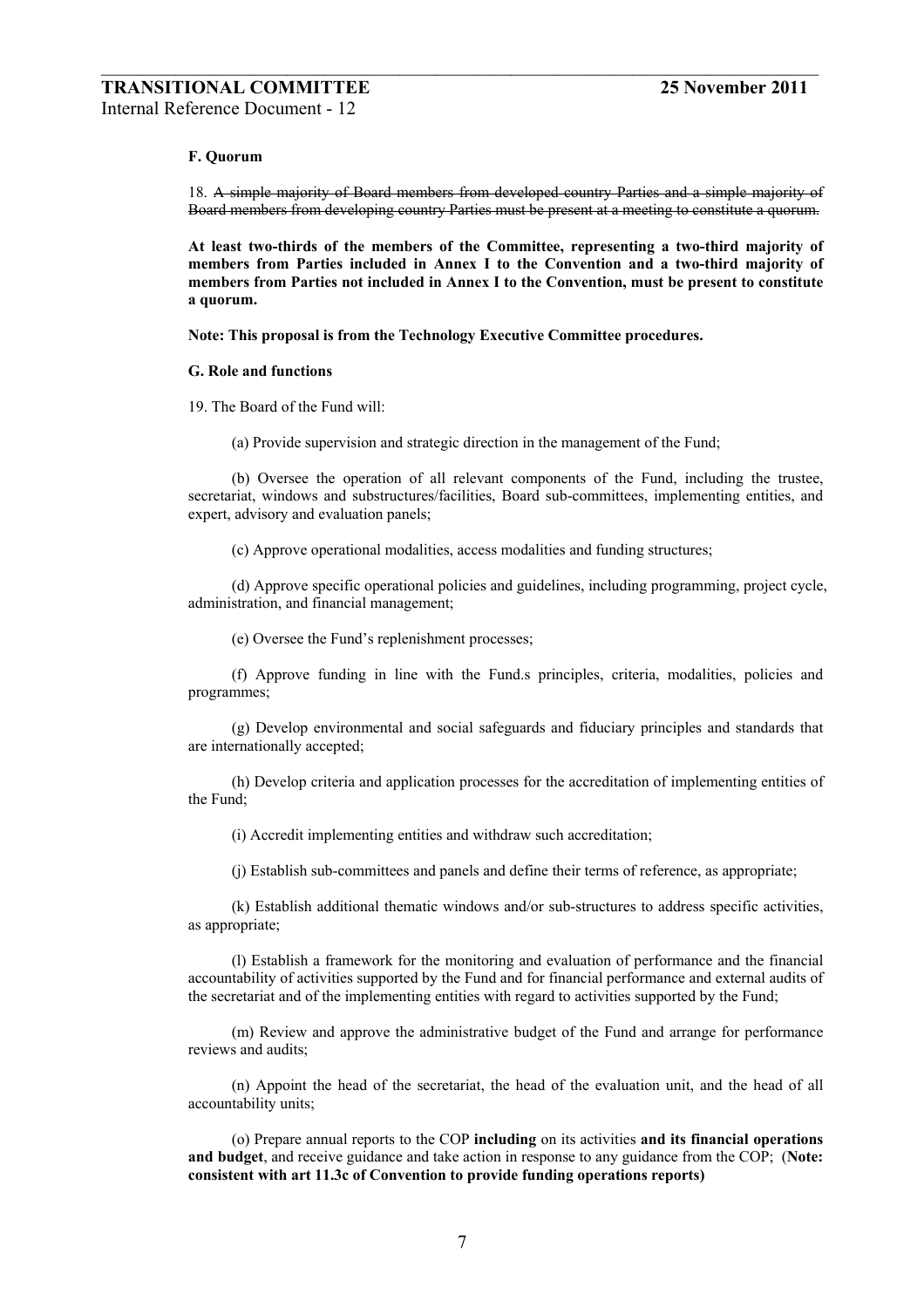! **Prepare criteria for allocation of resources among recipient countries and forward these to the COP and to receive guidance on this** 

 $\_$  , and the contribution of the contribution of  $\mathcal{L}_\mathcal{A}$  , and the contribution of  $\mathcal{L}_\mathcal{A}$ 

! **To ensure that funded projects are in conformity with policies, priorities and eligibility criteria established by COP (article 11.3(a) of Convention); that funding decisions may be reconsidered in light of the policies, priorities and criteria established by COP (Article 11.3(b); to provide information to cop relevant to determining amount of funding necessary and available to implement the convention (article 11.3d) (In short, can be: To ensure fulfillment of functions relevant to articles 11.3a, 11.3b, 11.3c and 11.3d of the Convention)** 

(p) Develop working and coordination arrangements with, and provide information to, other relevant bodies under the Convention and other relevant international institutions;

- (q) Select, appoint and enter into legal and administrative arrangements with the trustee;
- (r) Exercise such other functions as may be appropriate to fulfil the purposes of the Fund.

#### **H. Observers**

20. **All Parties to the Convention enjoy observer status to the Fundís Board.** The Board will make arrangements, including developing and operating accreditation processes, to allow for effective participation by accredited observers in its meetings and other activities as appropriate. It may also set up advisory committees of private sector and civil society representatives to provide input on the operations of the Fund.

#### **The language here in relation to setting up of advisory committees of the private sector and civil society is not obligatory and may be a good thing.**

#### **I. Compensation**

21. The full costs of travel and daily subsistence allowance at the United Nations standard rate of eligible members and alternates to attend meetings of the Board, or any ancillary meetings decided by the Board, shall be provided from the budgets of the Board and the Fund secretariat. Travel shall be arranged in accordance with standard United Nations rules.

22. The costs of travel and daily subsistence allowance of the Co-Chairs of the Board, irrespective of the group of Parties they represent, shall be provided from the budget of the Board and the Fund secretariat, when travelling on business of the Fund, subject to authorization by the Board.

#### **J. Additional rules of procedure**

23. Additional rules of procedures will be **may be recommended** developed by the Board **for the approval of the COP.** 

#### **2.5 Secretariat**

# **A. Establishment of the secretariat**

24. The Fund will establish a secretariat, which will be fully independent, including from its implementing entities, the trustee, the UNFCCC secretariat, and any other financial institutions. The secretariat will service and be accountable to the Board. It will have effective management capabilities to execute the day-to-day operations of the Fund.

25. The secretariat will be headed by an Executive Director with the necessary experiences and skills, who will be appointed by and be accountable to the Board. The Board will **develop** approve the job description and qualifications for the Executive Director **which shall be approved by the**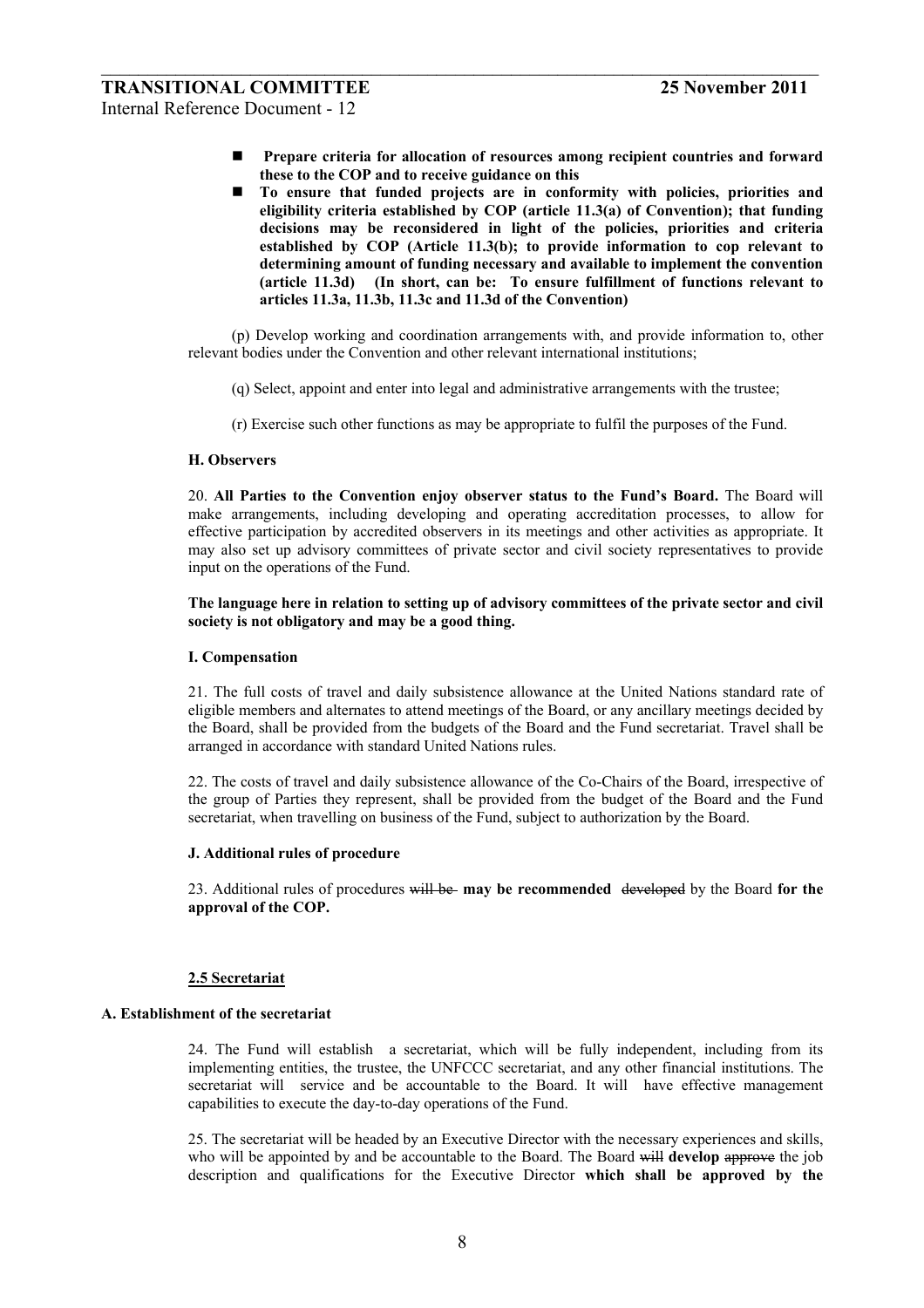**Conference of Parties**. The Executive Director will be selected **by the Board** through a merit-based, open, and transparent process **and endorsed by the COP**.

#### **Additions proposed as otherwise the COP has no role in the appointment of the ED.**

 $\_$  , and the contribution of the contribution of  $\mathcal{L}_\mathcal{A}$  , and the contribution of  $\mathcal{L}_\mathcal{A}$ 

26. The secretariat will be staffed with professional staff with experience in finance including risk assessment, climate change, management, administration, accounting, development, including knowledge of sustainable development and poverty eradication, and other relevant fields. The staff selection will be managed by the Executive Director and will be open, transparent and based on merit, taking into account geographical and gender balance.

#### **26 A. To avoid any actual, potential or apparent conflict of interest of the Fund Secretariat staff, no member of the staff will have been associated with the Fund Trustee during the last 5 years before starting his/her work with the Fund.**

27. The selection of the host country of the Fund will be an open and transparent process **to be established and conducted by the COP which will make the final decision.** 

#### **B. Functions**

28. The secretariat will be responsible for the day-to-day operations of the Fund, providing administrative, legal and financial expertise. In particular, the secretariat will:

(a) Organize and execute all administrative duties related to the Board meetings and that of Board sub-committees and panels, where relevant;

(b) Report information on the Fundís activities to the Board and the public, ensuring transparency of the Fund's operations by reporting and publishing financial information, approved programme and project methodologies, and other information relevant to stakeholders;

(c) Liaise with members, implementing entities, and cooperating bilateral and multilateral institutions and agencies;

(d) Prepare performance reports on the implementation of activities under the Fund for review by the Board;

(e) Develop the work programme and annual administrative budget of the secretariat and trustee and submit them for approval by the Board;

(f) Operationalize the project and programme cycle, including the following processes:

(i) Screening for eligibility, financial due diligence and technical review of proposals by developing countries to be presented to the Board for approval;

(ii) Assessing and, where appropriate, offering recommendations to the Board regarding country programmes and funding plans developed by the recipient countries;

(iii) Managing the portfolio of current and pipeline projects and programmes, and maintaining and distributing periodically a current inventory of activities.

(g) Prepare grant, loan, guarantee agreements or any other arrangements and agreements related to the specific financing instrument to be concluded with an implementing entity;

(h) Monitor the financial risks of the outstanding portfolio (loans, guarantees, equity investments, etc.);

(i) Work with the trustee to support the Board to enable it to carry out its responsibilities;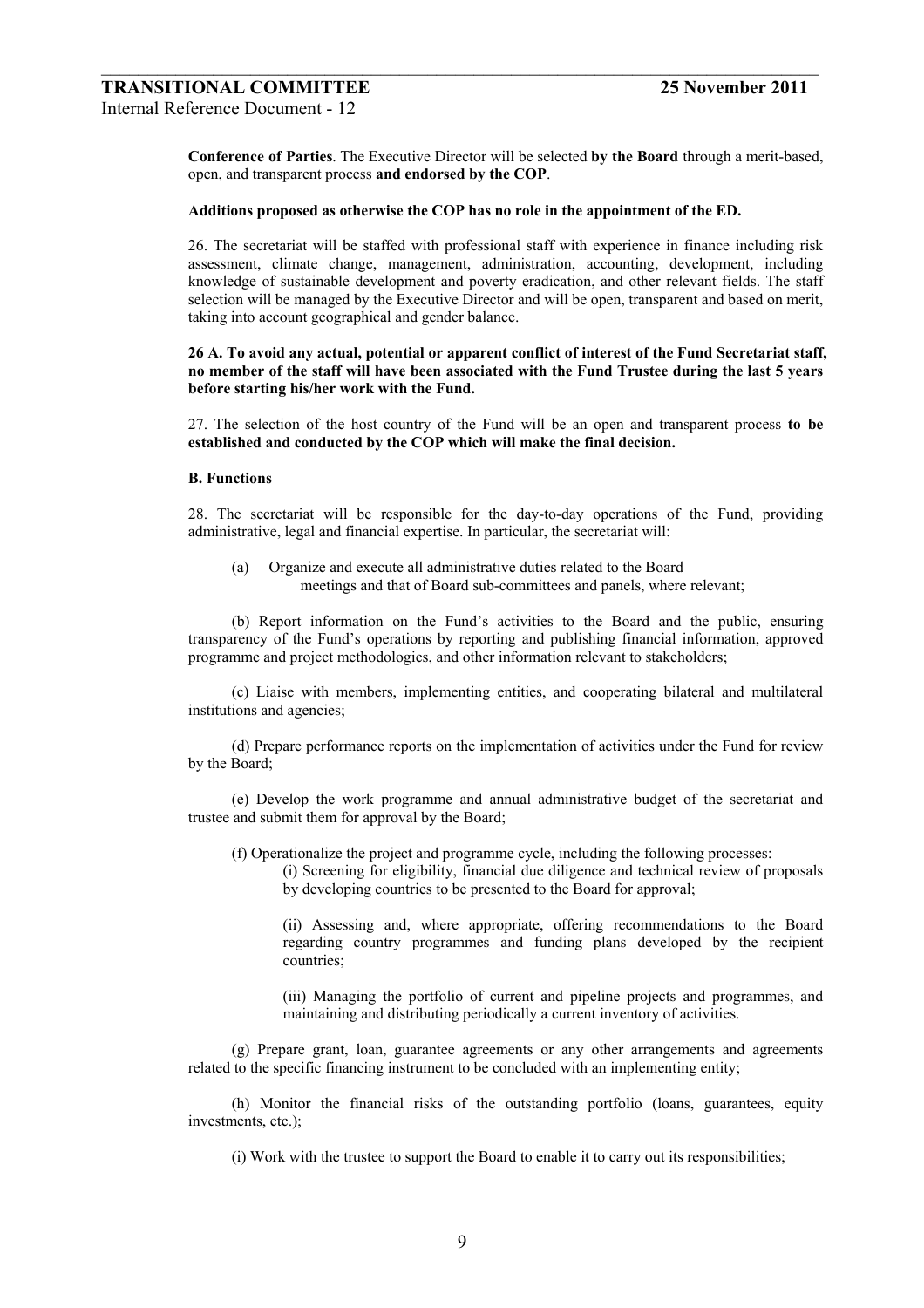- (j) Carry out monitoring and evaluation functions;
- (k) Support the Board in arranging replenishment processes;
- (l) Establish and run effective knowledge management practices;

 $\_$  , and the contribution of the contribution of  $\mathcal{L}_\mathcal{A}$  , and the contribution of  $\mathcal{L}_\mathcal{A}$ 

- (m) Manage the cooperation with international and multilateral institutions and entities;
- (n) Perform any other functions assigned by the Board.

What is missing as compared to the group of 13 submission is as follows –

- ï **Monitoring and evaluating expenditures incurred under the Fund for review by the Board;**
- ï **Maintaining and circulating periodically a current inventory of projects with the aim to avoid duplication of effort between the implementing agencies and other institutions];**
- ï **Preparing for the Board an annual assessment of bilateral and other contributions to the Fund**
- ï **Preparing performance reports on the implementation of activities under the Fund for review by the Board;**
- ï **Monitoring the activities of the national implementing entities and, if applicable, the implementing agencies based on their oral and written reports;**
- **Encouraging the relevant Parties to make prompt payment of their contributions towards the Fund;**
- ï **Providing other administrative and support functions for the Board;**
- ï **Submitting annual activity reports and annual accounts to the Board for its approval, and to the Conference of Parties for their adoption;**
- ï **Making arrangements for meetings of the Board, including the issue of invitations, preparation of documents, and reports of meetings; and**

#### **2.6 Trustee**

#### **A. Role and functions of the trustee**

29. The Fund will have a trustee with administrative competence to manage the financial assets of the Fund. The trustee will maintain appropriate financial records and will prepare financial statements and other reports required by the Board, in accordance with internationally accepted fiduciary standards.

30. The trustee will administer the assets of the Fund only for the purpose of, and in accordance with, the relevant decisions of the Board. The trustee will hold the assets of the Fund separate and apart from the assets of the trustee, but may commingle them for administrative and investment purposes with other assets maintained by the trustee. The trustee will establish and maintain separate records and accounts in order to identify the assets of the Fund.

#### **B. Selection**

31. The World Bank will **is invited to** serve as interim trustee for the Fund subject to a review three years after the operationalization of the Fund.

#### **Change proposed to be consistent with decision 1/CP 16 para 107**

32. The Board will **conduct** select and appoint the trustee through an open and transparent **competitive bidding** process **to evaluate candidates to serve as the trustee of the Fund. Based on the results, the trustee will be selected and appointed by the COP. The open bidding process will start 18 months before the expiry of the term of the interim trustee and the appointment of the trustee.** 

Note: The following is from the 13 countries' proposal which is missing which can be considered :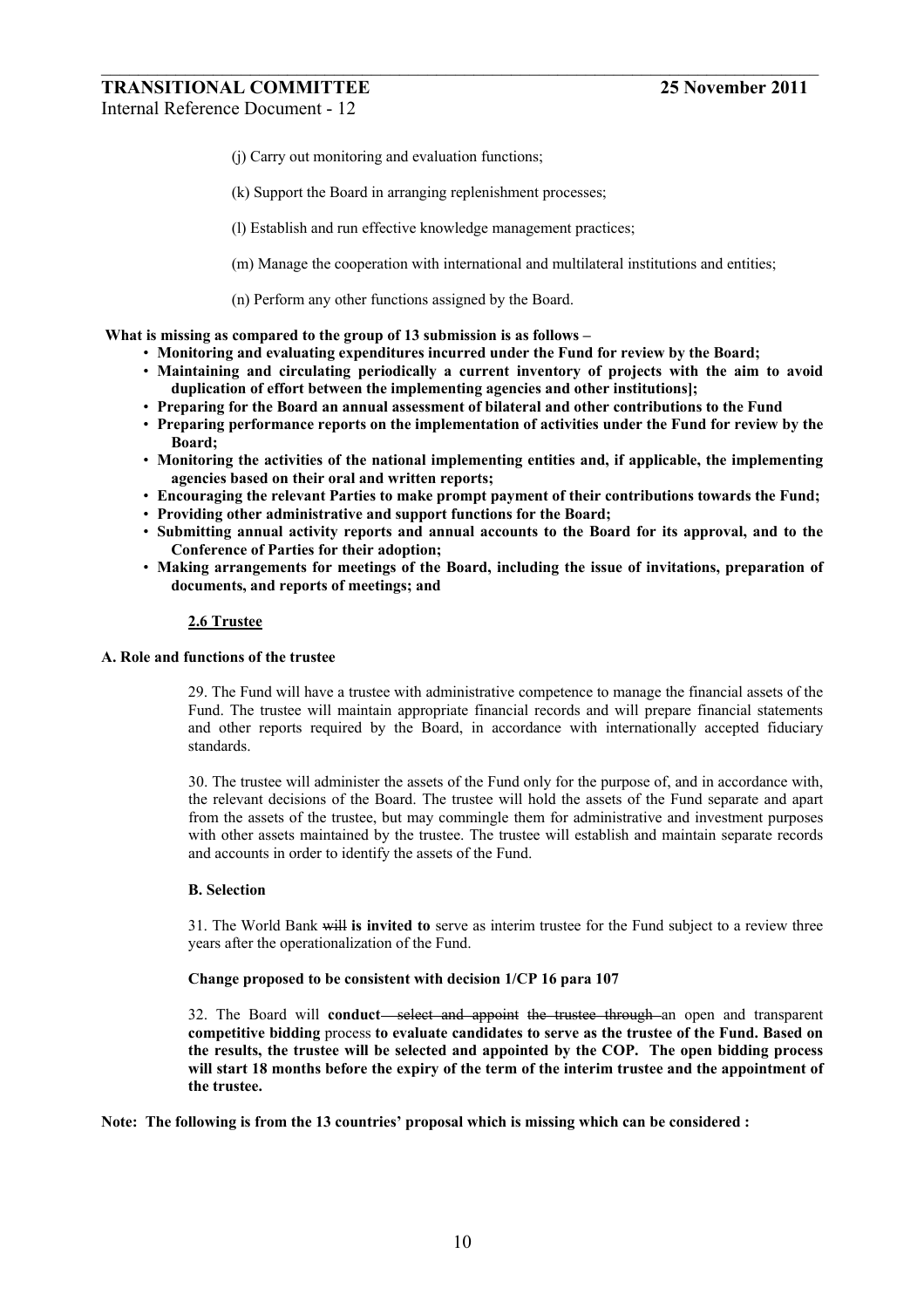# **TRANSITIONAL COMMITTEE 25 November 2011**

Internal Reference Document - 12

**9.5 The interim trustee shall have a legally binding agreement with the Board stipulating its responsibilities and the modalities regarding relevant activities of the interim trustee including, inter alia:** 

 $\_$  , and the contribution of the contribution of  $\mathcal{L}_\mathcal{A}$  , and the contribution of  $\mathcal{L}_\mathcal{A}$ 

- **(a) Reporting on receipt of contributions including cash payment and promissory notes held;**
- **(b) Investment of unallocated resources, interest and returns accrued on the funds invested;**
- **(c) Disbursements approved by the Board for projects, programmes and other relevant activities;**
- **(d) Annual audits of accounts;**
- **(e) All other treasury functions assigned by the Board; and**

**(f) Report on the mobilization of resources and disbursements by the interim trustee for other activities having a bearing on the activities of the Fund.** 

#### **C. Relationship with the Board**

33. The trustee will be accountable to the Board for the performance of its responsibilities as trustee for the Fund.

#### **3. Administrative costs**

34. **The Fund will finance** the operating costs of the Board, secretariat and trustee. will be covered by investment income from undisbursed funds; and/or with support from the host country; and/or will be taken off the top of the Fund's resources.

#### **4. Financial inputs**

36. Financial inputs by governments from developed country Parties to the Convention will be provided through a multi-year replenishment process **based on assessed contributions**. Such processes will be informed of the results of evaluation processes, as appropriate.

37. Other financial inputs to the Fund, including further government financial inputs, can be received at any time. Inputs can be accepted in a variety of forms.

35. The Fund will receive financial inputs from a variety of sources, public and private, including alternative sources.

#### **Note: proposal is to change the order of the 3 paragraphs**

#### **5. Operational modalities**

38. The Fund will provide simplified, improved and direct access to funding by developing countries, basing its activities on a country-driven approach with recipient countries involved in the identification, formulation and implementation of programmes, projects and other climate changerelated activities, ensuring transparency and accountability, and will encourage the involvement of relevant stakeholders.

39. The Board will steer the Fund's operations so that they evolve with the Fund's scale and maturity and will exercise flexibility to allow the Fund to evolve over time and become the main global fund for climate change finance.

### **5.1 Complementarity and coherence**

40. The Fund shall operate in the context of appropriate arrangements between itself and other existing funds under the Convention and between itself and other funds, entities, and channels of climate change financing that are being undertaken outside the framework of the financial mechanism.

41. The Board will consider methods to enhance complementarity **between the Fundís activities** and coherence with **those of** other relevant bilateral, regional and global funding mechanisms and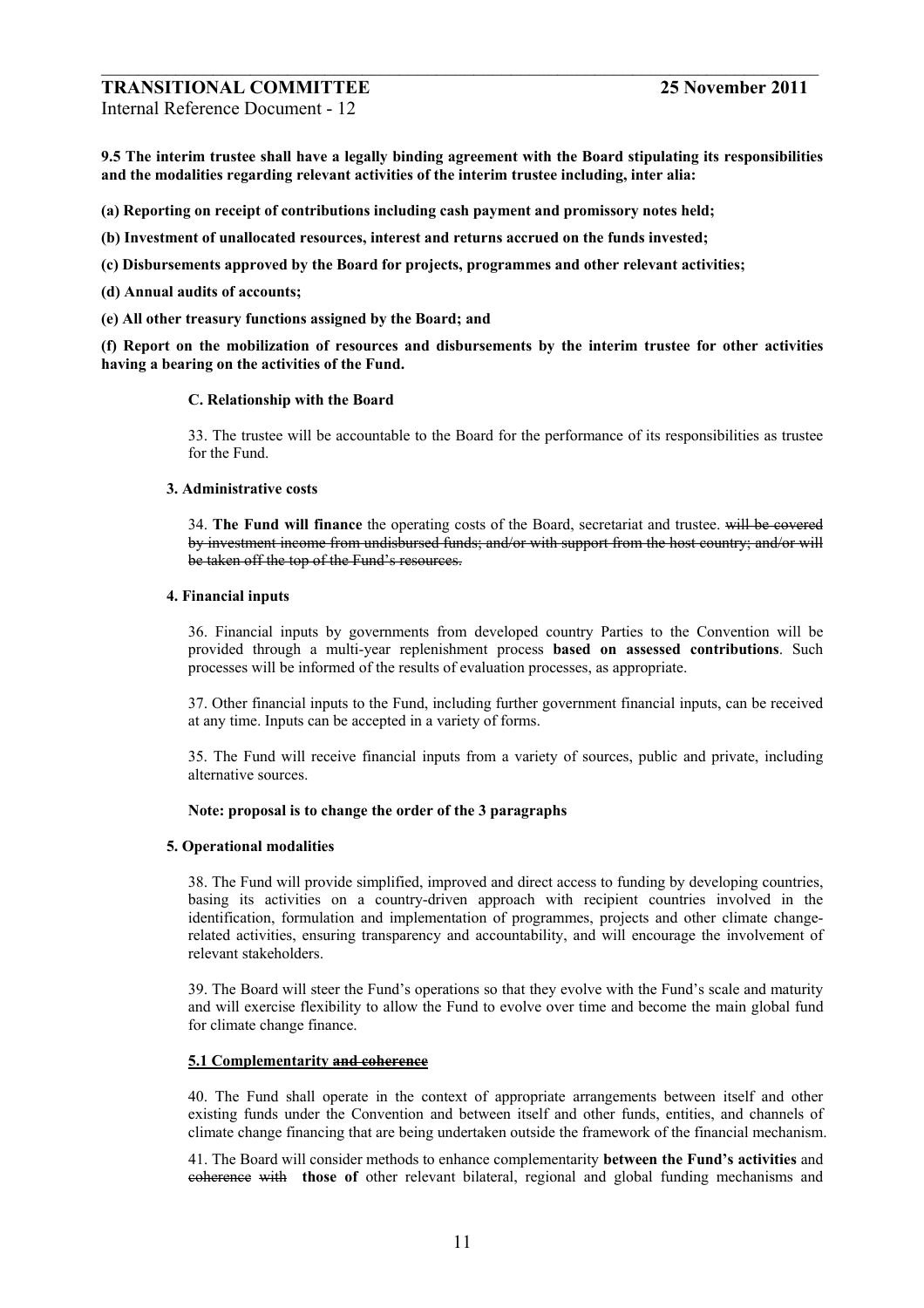institutions, including through collaborative arrangements. and by discussing with the governing bodies of other funds options for integrating their operations into the Fund.

 $\_$  , and the contribution of the contribution of  $\mathcal{L}_\mathcal{A}$  , and the contribution of  $\mathcal{L}_\mathcal{A}$ 

42. Recipient countries will enhance coherence in programming at the national level through appropriate mechanisms. Country programmes and funding plans submitted to the Board will demonstrate measures to enhance complementarity and coherence with other relevant funding sources.

#### **5.2 Eligibility**

43. All developing country Parties to the Convention are eligible to receive resources from the Fund. The Fund will finance **agreed** full and incremental costs **in accordance with the Conventionís provisions in particular Article 4.3, as determined by the Board, for activities to enable and support** enhanced action on adaptation, mitigation (including REDD plus), technology development and transfer (including carbon capture and storage), capacity building and the preparation of national reports by developing countries.

44. The Fund will support developing countries in pursuing **project-based and** programmatic approaches in accordance with national climate change planning tools, such as low-emission **sustainable** development strategies or plans, nationally appropriate mitigation actions (NAMAs), national adaptation plans of action (NAPAs), national adaptation plans (NAPs) and to other related activities.

**44 bis The Board will formulate detailed operational guidelines for plans, programmes and projects that are eligible for funding in each of the thematic areas covered by the Fund, taking into account the recommendations of relevant thematic bodies under the Convention as well as the policies, programme priorities and eligibility criteria decided by the Conference of the Parties. In each thematic area, criteria will be developed to provide clear guidance on the types of activities that are entitled to the provision of financial resources.** 

#### **5.3 Funding windows and fund structure**

45. The Fund will have thematic funding windows. Initially the Fund will have windows for **adaptation,** and **mitigation, technology and capacity-building**. An integrated approach to funding **the windows** mitigation and adaptation will be used to allow for cross-cutting projects and programmes.

46. Resources for capacity building, technology development and transfer, and initiatives to promote innovation, as cross-cutting themes, will be provided across all thematic funding windows and substructures/facilities.

47. The Board will have the authority to add and remove additional windows and substructures / facilities as appropriate.

#### *5.X Readiness and Preparatory Support*

48. The Fund will provide resources for readiness and preparatory activities and technical assistance, such as the preparation or strengthening of low-emission development strategies or plans **sustainable development**, NAMAs, NAPs, NAPAs and for in-country institutional strengthening, including the strengthening of capacities for country coordination and to meet fiduciary principles and standards and environmental and social safeguards, in order to enable countries to directly access the Fund and to better raise financial resources.

#### *5.Y Private Sector*

*How can the different perspectives on how to engage the private sector through the GCF.s operations be reconciled? In particular:* 

- *i. Should there be a specific thematic funding window for private sector related operations?*
- *ii. Should private sector activities only take place through other thematic funding windows?*

*Does the draft text below reflect a possible middle ground between the different perspectives?*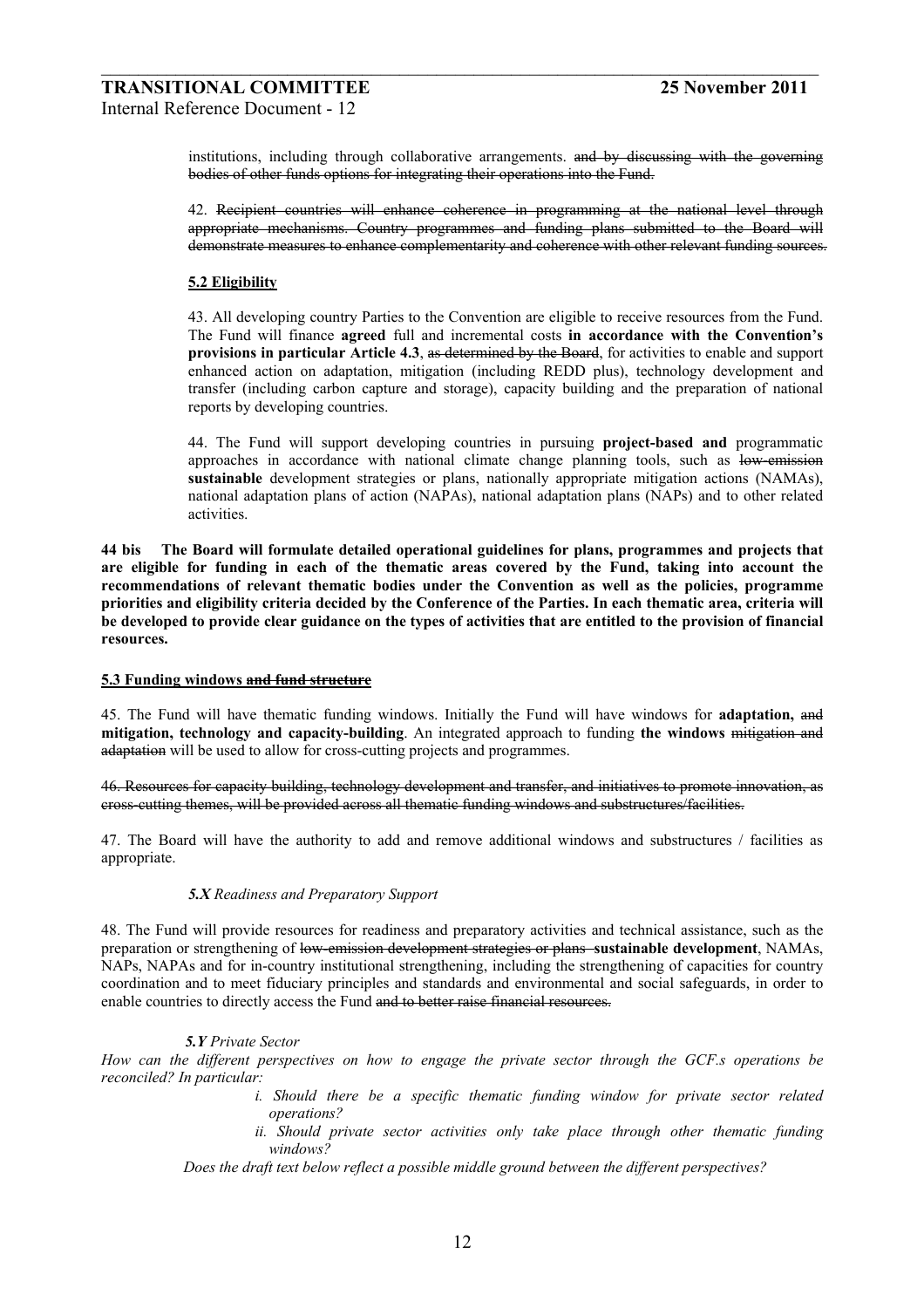49. The Fund will have a private sector facility that enables the Fund to directly and indirectly finance private sector mitigation and adaptation investments.

 $\_$  , and the contribution of the contribution of  $\mathcal{L}_\mathcal{A}$  , and the contribution of  $\mathcal{L}_\mathcal{A}$ 

50. The facility will leverage private finance at national, regional, and international levels, including by promoting the participation of local private sector actors in developing countries, including small and medium-sized enterprises and local financial intermediaries. The facility will also support activities to enable private sector involvement in SIDS and LDCs.

51. The Board will develop appropriate arrangements for the facility, including its funding, governance, access modalities and approval procedures, ensuring consistency with a country-driven approach.

#### **5. Y Private Sector**

**49. The private sector in developed countries is encouraged to make supplementary contributions to the Fund.** 

**50. The private sector in developing countries can access the Fundís resources through its dedicated national authority. The Developing countries can promote the participation of the local private sector including SMEs and local financial intermediaries** 

#### **Optional paragraph**

**51. The Board may develop further plans to engage with the private sector, while ensuring the fund is not (unnecessarily) exposed to financial risk, vulnerability and instability. These plans will be submitted to the COP for its further consideration.** 

#### **5.4 Access modalities and accreditation**

52. Access to Fund resources will be both directly through national implementing entities accredited by the Board and through international entities accredited by the Board. Recipient countries will determine the mode of access and both modalities can be used simultaneously.

53. Recipient countries will designate a national designated authority that will be responsible for considering and if appropriate endorsing programme and project proposals.

This authority will coordinate funding proposals for the Fund in the context of national climate plans and strategies, including through consultation processes.

#### *Direct Access*

54. Recipient countries will nominate competent sub-national, national and regional implementing entities for accreditation to receive funding. Once accredited, an entity may then enter into agreements with multiple executing agencies, consistent with internationally accepted fiduciary principles and standards and environmental and social safeguards developed by the Board, at the regional, national and/or sub-national level, for the implementation of particular activities.

#### **The proposal by the group of 13 submission is as follows in Article 15 -**

**Eligible Parties shall be able to submit their project proposals, prepared in accordance with project preparation eligibility criteria agreed by the Board, either directly to the Fund Board or through an implementing or executing agency chosen by them.** 

#### *International Access*

55. Recipient countries will be able to access the Fund through accredited international entities, including United Nations agencies, multilateral development banks, and regional institutions.

#### *Accreditation*

56. The Board will develop, manage, and oversee an accreditation process for all implementing entities based on specific accreditation criteria that reflect the Fundís fiduciary principles and standards and environmental and social safeguards.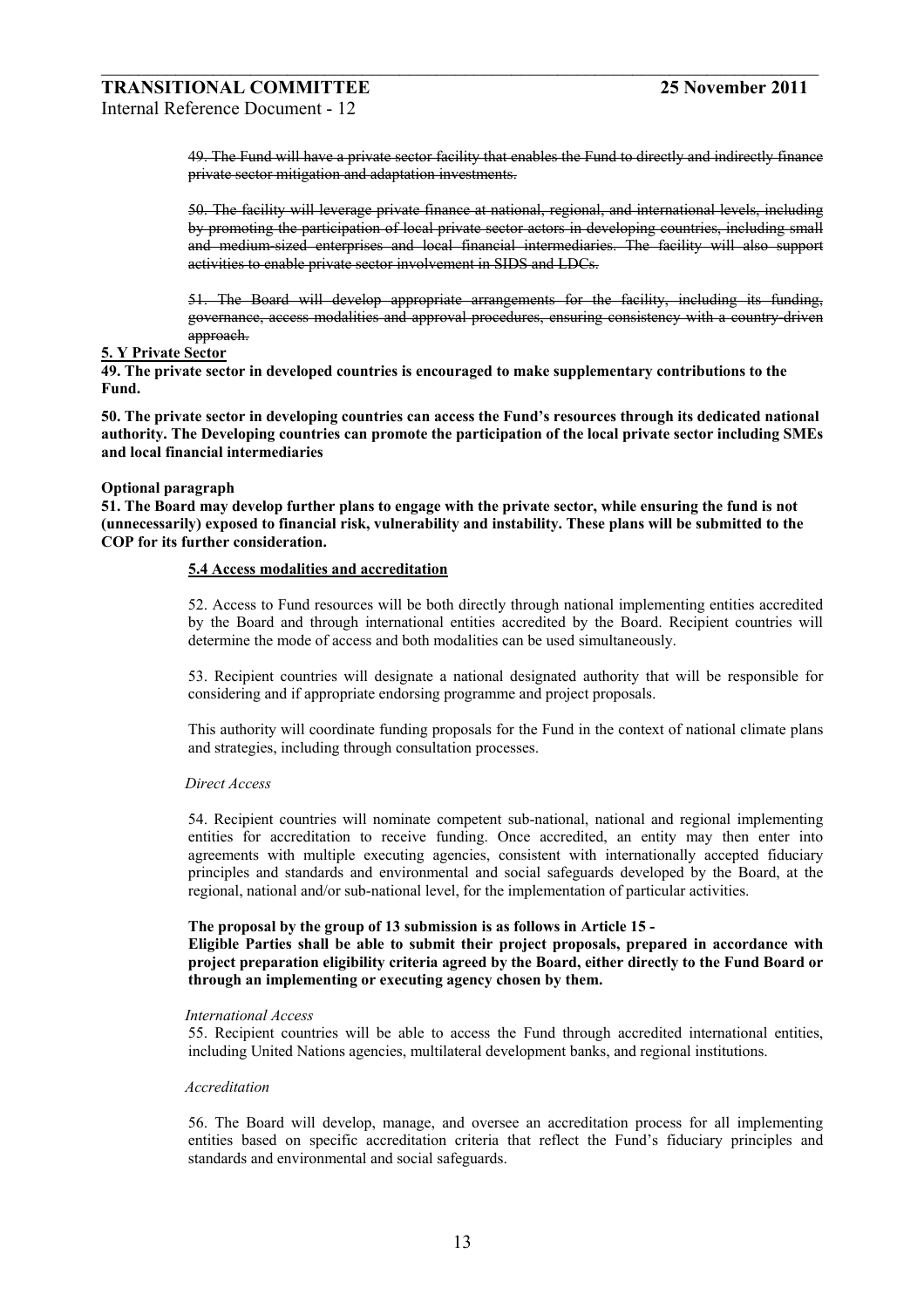57. The Board may develop different levels of accreditation, with differentiation for types of activities or entities as may be deemed appropriate and necessary to achieve the objective and principles of the Fund, while maintaining consistency with the Fund's fiduciary principles and standards and environmental and social safeguards.

 $\_$  , and the contribution of the contribution of  $\mathcal{L}_\mathcal{A}$  , and the contribution of  $\mathcal{L}_\mathcal{A}$ 

#### *Financing agreement with implementing entities*

58. The Fund will enter into financing agreements with the implementing entities and will oversee compliance with those agreements. Accredited implementing entities will be liable to the Fund for finance from the Fund that they manage.

#### **5.5 Allocation**

59. The Board will balance the allocation of resources between adaptation and mitigation activities under the Fund and will ensure appropriate geographic balance. The Board will also allocate resources for capacity-building, national reporting, readiness and preparatory activities, technology development and transfer, initiatives to promote innovation, private sector and civil society **stakeholder** engagement at the national level, and other cross-cutting issues as appropriate.

60. A results-based approach will be an important criterion for allocating funding for mitigation.

#### **Note: A results based approach is only contained in the Cancun decision under REDD-plus activities in paragraphs 73 and 76 and is still being negotiated and is premature and misleading to say that it is an important criterion.**

61. In allocating resources for adaptation, the Board will take into account the urgent and immediate needs of developing countries**, including those** that are particularly vulnerable to the adverse effects of climate change, including LDCs, SIDS and Africa.

62. Taking into account expert and technical advice, **In accordance with the provisions of the Convention, particularly Article 11, and the guidance from the Conference of Parties,** the Board will develop a system **criteria** for allocating resources among recipient countries**,** and regions based on the following criteria: **for the COP to approve.**

(a) Vulnerability and mitigation potential;

(b) A minimum floor for LDCs, SIDS and Africa;

(c) Result-based approaches; and/or

(d) Other criteria developed by the Board.

**Note: The allocation of resources among countries and among thematic areas (mitigation, adaptation, technology, capacity building etc) and the criteria that will guide this is among the most important areas to be decided on. Thus the COP needs to have the opportunity to review and approve it. Negotiations are ongoing and the outcome should not be prejudged this. The Board would have to discuss and come up with the criteria, which have to be based on the Conventionís provisions and the relevant decisions of the COP or**  recommendations of the subsidiary and thematic bodies. The draft's criteria should not prejudge the **process required.** 

#### **5.6 Programming processes Country proposals and approvals**

#### *Programming processes Proposal processes*

63. The Fundís programming strategy will build on country programmes and the funding plans of recipient countries. Country programmes will form the basis for funding proposals for programmes, projects and other climate change related activities to be submitted by a country over several years. Developing countries' proposals for funding may be in various forms as decided on by the **country, such as** Funding plans submitted for approval will include proposals for funding programmes, projects, readiness and preparatory activities, technical assistance and other climate change-related activities.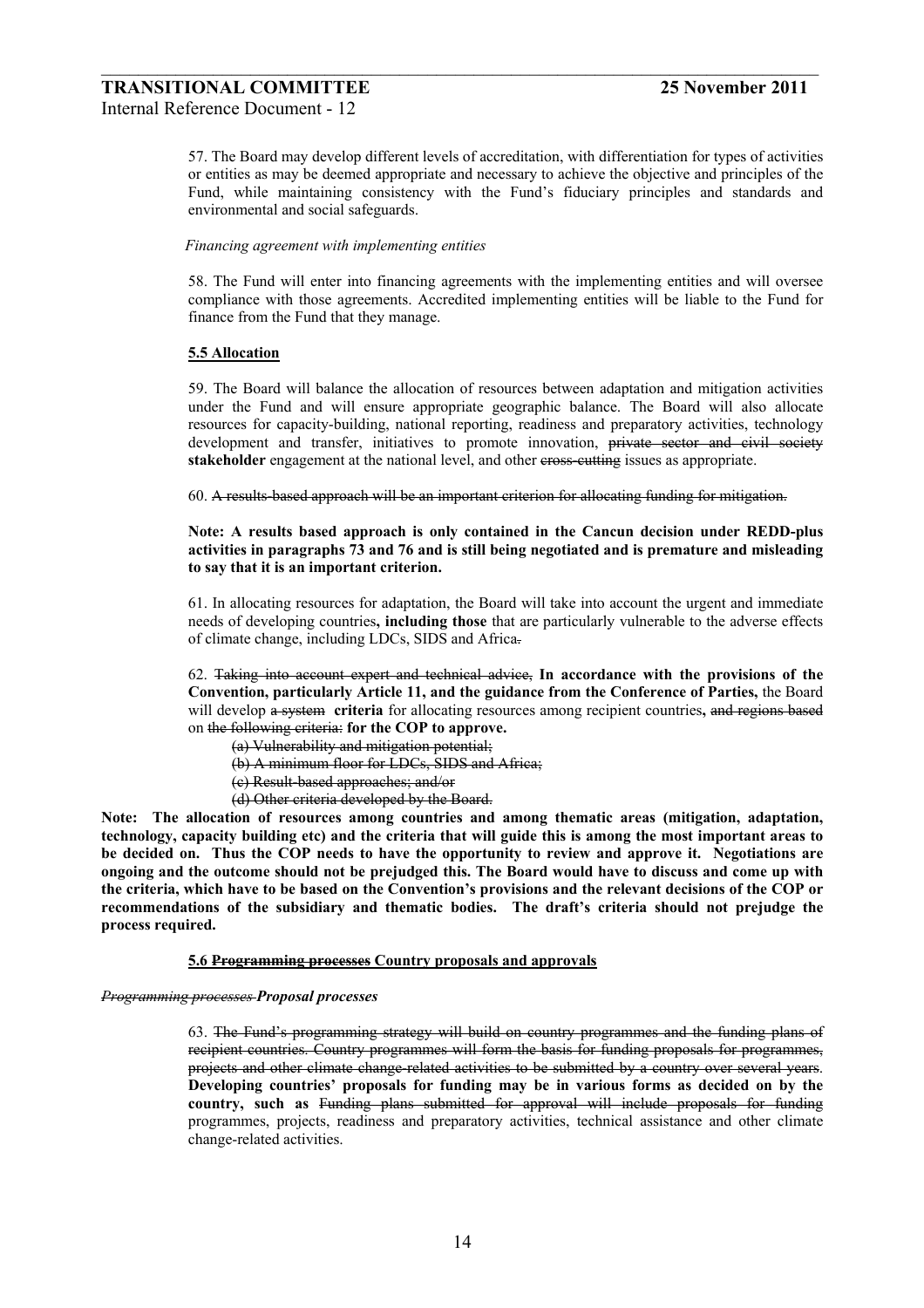64. Country programme proposals and funding plans **The countriesí proposals** will be prepared and processed based on guidelines to be approved by the Board and linked with the countryís development and climate change strategies and planning tools including low-emission **sustainable**  development strategies or plans, NAMAs, NAPAs, and NAPs, as appropriate.

 $\_$  , and the contribution of the contribution of  $\mathcal{L}_\mathcal{A}$  , and the contribution of  $\mathcal{L}_\mathcal{A}$ 

65. Individual programme and project proposals for funding, consistent with a country programme or funding plans, will be prepared following guidelines to be established by the Board and **may** will demonstrate the technical and economic feasibility of the proposal, with the financing plan, and will clearly delineate the climate**/sustainable development** benefits and impacts and other elements as defined in the guidelines. Proposals will be submitted for consideration by the Board, following coordination processes and consultations among all relevant stakeholders at the national, sub-national and/or regional levels as appropriate, including vulnerable groups and addressing gender aspects.

**NOTE: The original presumes that all countries must have an overarching country climate change programme, and that all projects will be based on such a programme. However many countries may not have such a programme, or not yet, as it may take a lot of effort and time to prepare one. The changes above provide flexibility and policy space for countries to decide on whether to have a programme, and on the form their proposals take, whether programme or project etc. This is in line with a country-driven approach.** 

#### *Submissions and approvals*

66. Proposals will be submitted by the recipient countries to the Board for approval. In the case of proposals from a group of countries, accredited national and international entities may submit proposals following endorsement from the relevant national designated authorities.

67. The Fund will have a streamlined approval process to enable effective disbursement. The Board may develop simplified processes for the approval of proposals for particular activities, in particular small-scale activities.

#### **6. Financial instruments**

68. The Fund will provide financing in the form of **on** a grants and **or** concessional **basis in accordance with article 11.1 and other relevant provisions of the Convention.** 

lending, and through such other modalities, instruments or facilities as may be approved by the Board, including guarantees, equity and other relevant financial instruments.) Financing will provide a grant element tailored to cover at least the identifiable additional costs of the investment necessary to make the project viable. The Fund will seek to leverage and mobilize additional public and private finance through its activities at the national and international levels through its activities.

**Note: The Convention article 11.1 only mentions grant and concessional financing as methods of financing g for the Financial Mechanism. Instruments such as guarantee and equity opens the road to more risky activities.** 

69. The Fund may employ results-based financing approaches, including, in particular for supporting mitigation actions, payment for verified results.

**Note: These terms results-based approaches and payment for verified results are not agreed to and are still under negotiation in AWG LCA and this line should thus be deleted** 

70. Financial management practices and financing agreements will be in keeping with internationally accepted fiduciary principles and standards to be adopted by the Board. The Board will develop an appropriate risk policy for funding and financial instruments, including risk sharing arrangements with implementing entities, with a view to minimising risk taken by the Fund. (Each implementing entity will be responsible for returning to the Fund, through the trustee, any reflow of funds from a financial instrument provided using Fund resources and/or repayments of **concessional** loans received by it, in accordance with the approval of the Board.)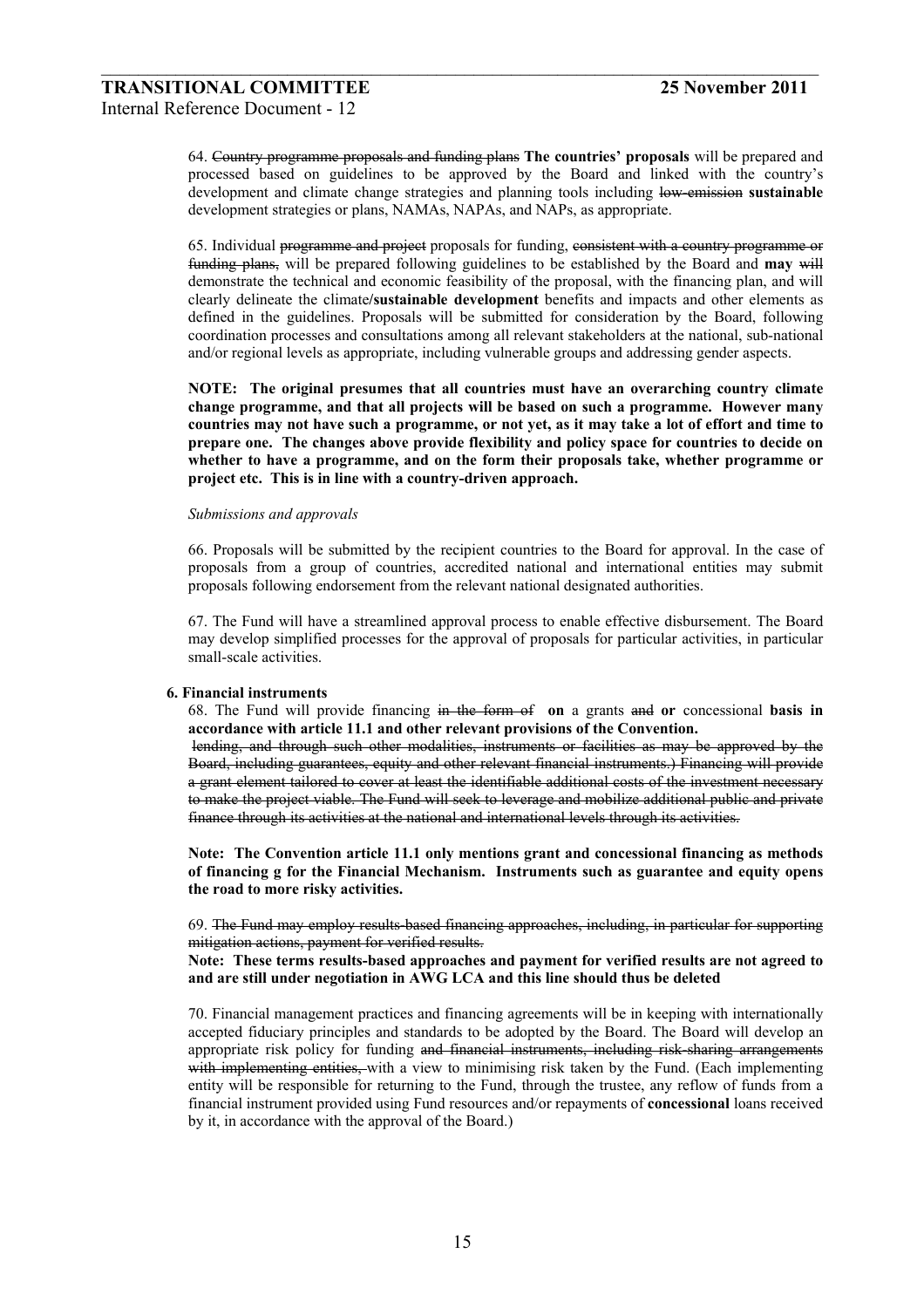#### **7. Monitoring**

71. The **implementation of** programmes and projects funded by the Fund will be regularly monitored for efficiency and effectiveness in line with rules and procedures established by the Board. The use of participatory monitoring will be encouraged.

 $\_$  , and the contribution of the contribution of  $\mathcal{L}_\mathcal{A}$  , and the contribution of  $\mathcal{L}_\mathcal{A}$ 

72. Implementing entities will submit annual status reports on projects and programmes under implementation or as otherwise decided by the Board. For national implementing entities These reports will be channelled through the respective national designated authority. These will serve as inputs into the annual report to the COP on the overall status of programmes and projects that will be provided by the Board, with the support of the secretariat.

73. A results measurement framework with guidelines and appropriate performance indicators will be approved **developed** by the Board **and approved by the COP**. Performance against these indicators will be reviewed periodically in order to support the continuous improvement of the Fund's impact, effectiveness and operational performance.

**The Board will approve the framework for monitoring progress in implementation of funded activities, which will include performance indicators to measure progress in the implementation of funding activities.** 

#### **8. Evaluation**

74. There will be periodic independent evaluations of the overall performance of the Fund in order to provide an objective assessment of the results of the Fund and its effectiveness and efficiency and to identify and disseminate lessons learned and make recommendations to the Board. The results of the periodic evaluations will be published. To this end, the Board will establish an independent evaluation unit as part of the core structure of the Fund in order to inform decision-making by the Board. The head of the unit will be selected by, and report to, the Board. The frequency and types of evaluation to be conducted will be specified by the Board.

75. Reports of the Fundís independent evaluation unit will be provided to the COP for purposes of periodic reviews of the financial mechanism of the Convention.

#### **9. Fiduciary standards**

76. The Board will develop and ensure the application of internationally accepted fiduciary principles and standards that will be applied centrally, including to the trustee.s function related to the Fund, and to all operations, projects and programmes financed by the Fund.

77. The Board will establish a process for supporting and strengthening institutional capacities in recipient countries, where needed, with respect to the Fund.s fiduciary principles and standards.

#### **10. Environmental and social safeguards**

78. The Board will develop and adopt environmental and social safeguards in line with the objectives and principles of the Fund and internationally agreed conventions, **for the approval of the COP** to be applied to programmes and projects financed using the resources of the Fund.

79. The Fund will provide resources to enhance institutional capacities in recipient countries, where needed, to enable them to meet the Fund's environmental and social safeguards.

#### **11. Accountability mechanism**

80. The Fund.s operations will be subject to an information disclosure policy that will be developed by the Board.

81. The Board will establish an independent integrity unit, to work with the secretariat and report to the Board, to investigate allegations of fraud and corruption in coordination with relevant counter-part authorities.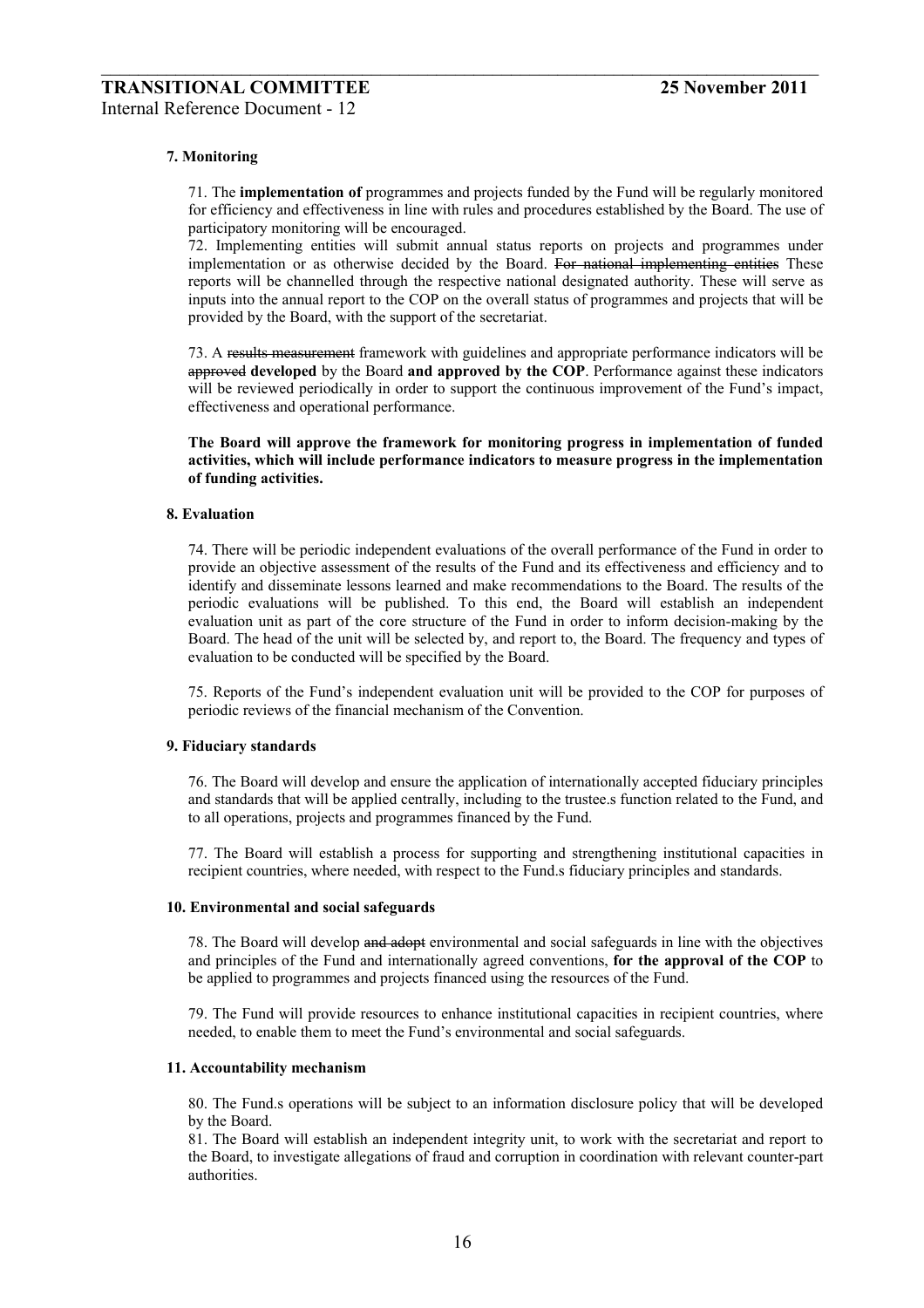82. The Board will establish a redress mechanism that will report to the Board. The mechanism will receive complaints and will evaluate and make recommendations on the implementation of the Fund's social and environmental safeguards by implementing entities.

#### **12. Expert and technical advice**

83. In carrying out its functions the Board will develop mechanisms to ensure that it draws on appropriate expert and technical advice, including from the relevant thematic bodies established under the Convention.

**The Board may establish expert and technical panels, including experts from relevant thematic bodies**  established under the Convention to support its work and to provide inputs for the Fund's activities.

 $\_$  , and the contribution of the contribution of  $\mathcal{L}_\mathcal{A}$  , and the contribution of  $\mathcal{L}_\mathcal{A}$ 

**Note: This is from the 13 developing countries proposal and is more exact.** 

#### **13. Stakeholder input and participation**

84. The Board will develop mechanisms to ensure the input and participation of private sector actors in order to mobilize and leverage private sector investment to scale up funding for mitigation, adaptation, technology development and transfer, capacity building and institutional development.

#### **Note: The TOR mentions stakeholders without any particular mention of the private sector and thus this sector should be put together with the other stakeholders, by adding it in para 85.**

85. The Board will develop mechanisms to enhance the transparency of the Fund.s actions and to ensure that governance, financial decisions and Fund operations take into account in the design, development and implementation of the strategies and activities to be financed by the Fund the views and experience of **the private sector**, civil society organizations and other relevant stakeholders, including vulnerable groups, women, and indigenous peoples.

#### **14. Closing provisions**

#### **14.1 Amendments to the governing instrument**

86. Amendments to this instrument will **have to be adopted by** be approved by the COP. A**mendments can also be recommended, inter alia, by the Board**. based on a recommendation**s** of **to** the Board, and **The amendments** will become effective in accordance with the provisions contained in the decision of the COP approving such amendments.

#### **14.2 Interpretation of the governing instrument**

87. **The COP shall have final authority regarding the interpretation of the provisions of this instrument.** The Board may refer any matter concerning interpretation of this instrument to the COP for consideration **and decision.** 

#### **14.3 Termination of the Fund**

88. **The COP may decide to terminate the Fund in accordance with provisions contained in a decision of the COP relating to such termination.** Termination of the Fund will be approved by the COP based on a recommendation of the Board, and will become effective in accordance with the provisions contained in the decision of the COP approving such termination. The recommendation for approval by the COP will **Such a decision may** include provisions for, inter alia, concluding the affairs of the Fund, for meeting the commitments already made by the Fund, and for the transfer of any remaining funds, assets and receipts of the Fund in an expeditious manner.

**Only the COP can decide to terminate the Fund since it is the COP that has established the Fund.**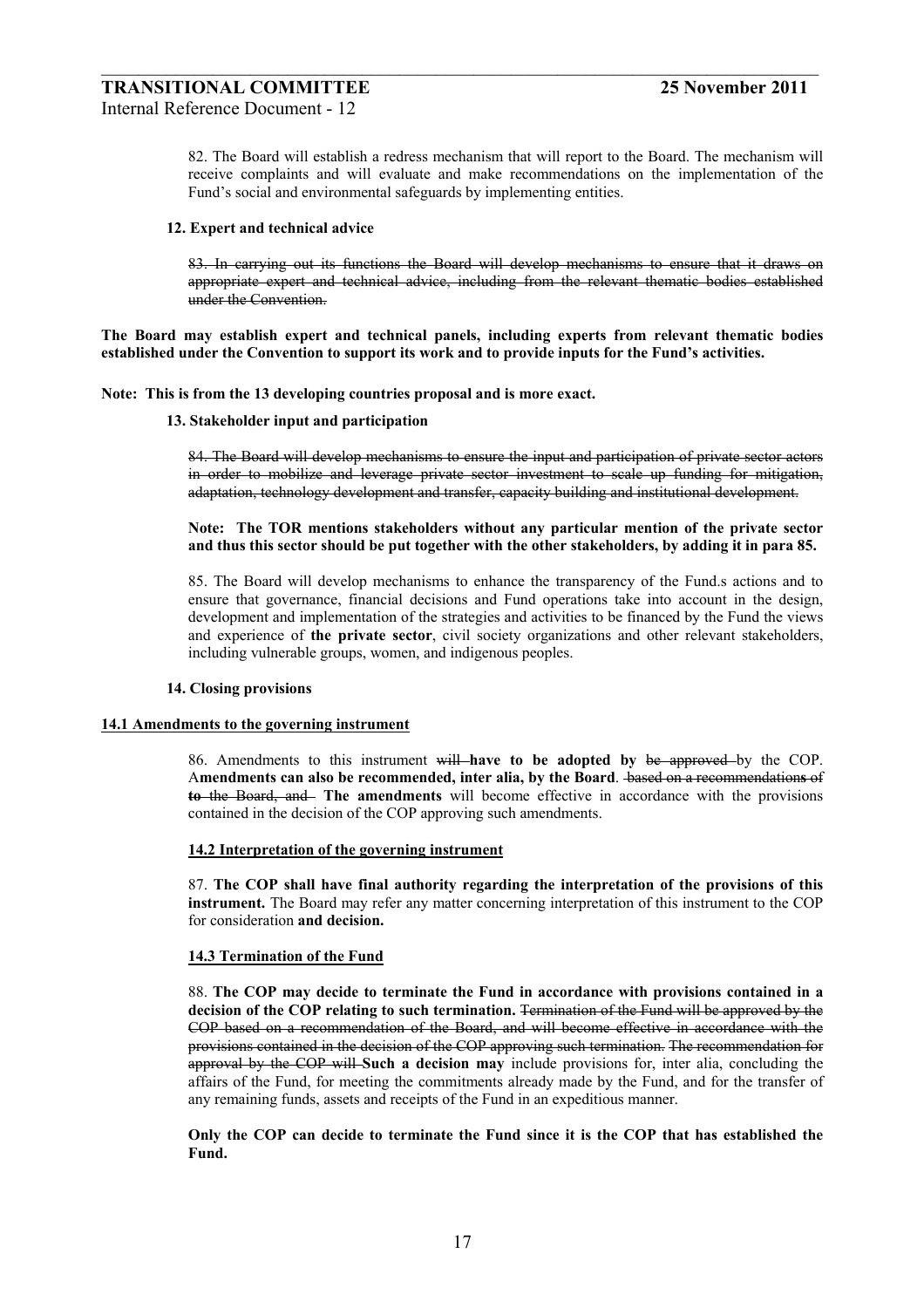# **2. Submission by Mr. Omar El Arini (Egypt)**

 $\_$  , and the contribution of the contribution of  $\mathcal{L}_\mathcal{A}$  , and the contribution of  $\mathcal{L}_\mathcal{A}$ 

18 November 2011

Transitional arrangements:

The transitional arrangements may include the following elements:

- a) The 24 Board members and their alternates will be nominated by the respective geographic regions, in consonance with Decision 1/COP16, according to criteria to be approved by COP17. Since the Board membership will be determined after COP17, the Board should start functioning during the first quarter in 2012. Board members will be confirmed by COP18.
- b) Pending identification of a host country (for the independent secretariat), an interim secretariat should be established, as early as possible in 2012. The interim secretariat could be co-located with an UN body (e.g. United Nations Office in Geneva-UNOG). This arrangement will ensure the independence of the secretariat from UNFCCC secretariat, the interim trustee, and potential implementing agencies, but would however, provide all the administrative services germane to the functioning of a secretariat, i.e. may issue contracts for secretariat's staff, assists with conference servicing, including travel, for meetings of the Board, and provides treasury functions including pay-roll services..etc. This could be arranged through a letter of agreement between the president of COP 17 and, if agreed, the director of [UNOG] or similar UN body.
- c) An *ad interim* Head of the secretariat could be recruited, for a one year period to undertake specific functions (to be elaborated) by the TC. Such an officer should be recruited on the understanding that she/he will not seek to apply for the post of Head of the Independent secretariat. Additionally, this officer should not be now, or have been for the past 5 years, associated with the interim trustee.
- d) The UN body with which the interim secretariat would be co-located should establish a trust fund to receive contributions earmarked for the running costs of the interim secretariat and for holding the Board meetings in 2012.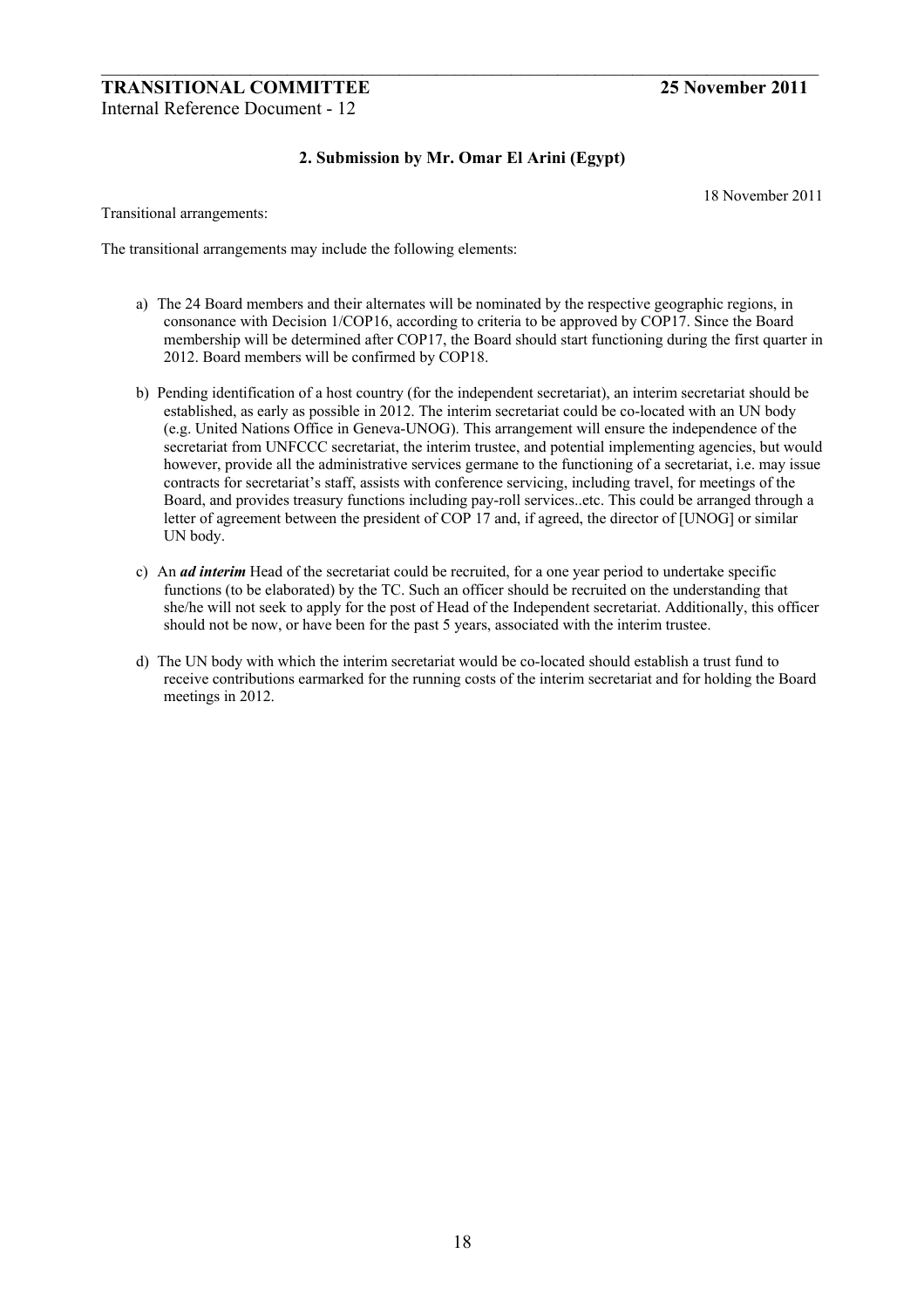# **3. Submission by Mr. Ciopinski (Poland)**

 $\_$  , and the contribution of the contribution of  $\mathcal{L}_\mathcal{A}$  , and the contribution of  $\mathcal{L}_\mathcal{A}$ 

Cape Town, October 16, 2011

### Contribution to the discussion on the TC Draft Report by Poland

Poland thanks the chairs for their effort to streamline the works and for the document prepared. There are several issues which require further discussion. We would like to raise the following issues, which are the most important from the Polish perspective.

GCF membership should be open for all UN countries, and subject to relevant internal procedures in a country that is to become the member of the GCF. This is related to the legal form of the Fund and the way of its establishment; within the currently proposed framework paragraph 3 of the Annex needs to be changed so that it reads "All UN countries may become members of the Fund, subject to relevant internal procedures, such as ratification." We would like to recall paragraph 24 of the Kyoto protocol, as a blueprint. Size of contributions to the Fund should be up to the decision of a donor country and we would like it to be reflected in the document.

The Fund should be an efficient and reliable structure. Therefore we would like to place more emphasis on efficiency, as well as on fiduciary standards. There is no rationale to limit results-based approach to mitigation only. On the contrary, all the Fund's activities should be oriented on results. This calls for relevant allocation rules, monitoring framework as well as for measurement of achieved results, with due respect to the differences between various Fund's activities.

Referring to the questions by the chairs:

- Relations to the COP Current language on reporting is sufficient. Further decisions should be taken by the Board and the COP, should the need arise. Board members and head of secretariat should be nominated based on merits. Any other criteria may only be auxiliary.
- Legal attributes of GCF

Legal status of the Fund should result from its functions and protection of interest of the Fund and its members.

Private sector Proper involvement of the private sector in scale is crucial for the success of the Fund. The structure of the Fund should facilitate that.

We would also like to note, that providing any recommendation for the COP may not be in line with TC mandate and status.